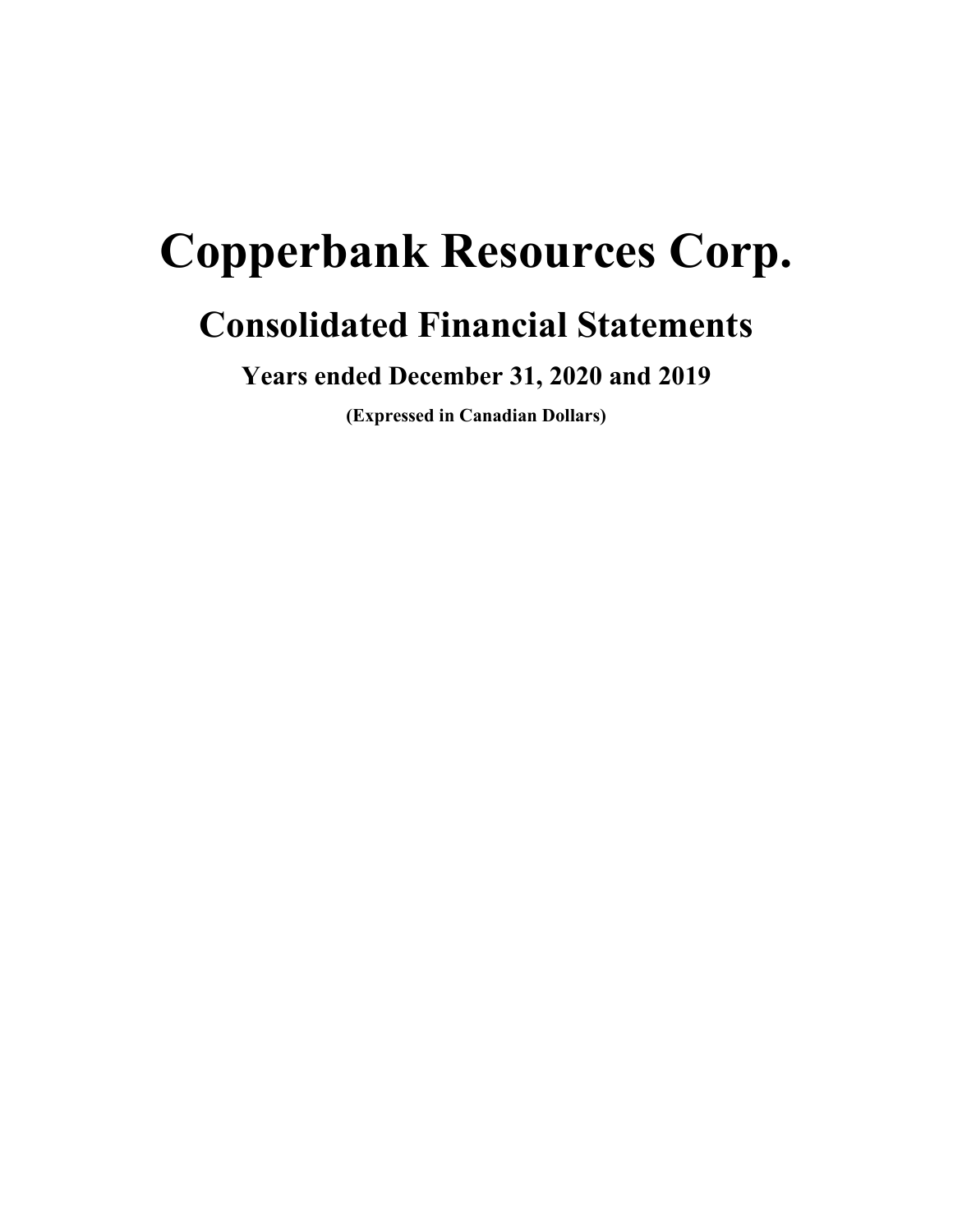

# **INDEPENDENT AUDITORS' REPORT**

# **TO THE SHAREHOLDERS OF COPPERBANK RESOURCES CORP.**

# *Opinion*

We have audited the consolidated financial statements of Copperbank Resources Corp. and its subsidiaries (the "Company"), which comprise:

- the consolidated statements of financial position as at December 31, 2020 and 2019;
- $\bullet$  the consolidated statements of comprehensive loss for the years then ended;
- $\bullet$  the consolidated statements of changes in shareholders' equity for the years then ended;
- $\bullet$  the consolidated statements of cash flows for the years then ended; and
- i the notes to the consolidated financial statements, including a summary of significant accounting policies.

In our opinion, the accompanying consolidated financial statements present fairly, in all material respects, the consolidated financial position of the Company as at December 31, 2020 and 2019, and its consolidated financial performance and its consolidated cash flows for the years then ended in accordance with International Financial Reporting Standards ("IFRS").

#### *Basis for Opinion*

We conducted our audits in accordance with Canadian generally accepted auditing standards. Our responsibilities under those standards are further described in the *Auditors' Responsibilities for the Audit of the Consolidated Financial Statements* section of our report. We are independent of the Company in accordance with the ethical requirements that are relevant to our audit of the consolidated financial statements in Canada, and we have fulfilled our other ethical responsibilities in accordance with these requirements. We believe that the audit evidence we have obtained in our audits is sufficient and appropriate to provide a basis for our opinion.

# *Material Uncertainty Related to Going Concern*

We draw attention to Note 1 in the consolidated financial statements, which indicates that the Company incurred a net loss of \$1,059,681 during the year ended December 31, 2020 and, as of that date, the Company's working capital deficiency was \$692,021 As stated in Note 1, these events or conditions, along with other matters as set forth in Note 1, indicate that a material uncertainty exists that may cast significant doubt on the Company's ability to continue as a going concern. Our opinion is not modified in respect of this matter.

#### *Other Information*

Management is responsible for the other information. The other information comprises of Management's Discussion and Analysis.

Our opinion on the consolidated financial statements does not cover the other information and we do not express any form of assurance conclusion thereon. In connection with our audit of the consolidated financial statements, our responsibility is to read the other information identified above and, in doing so, consider whether the other information is materially inconsistent with the consolidated financial statements or our knowledge obtained in the audit or otherwise appears to be materially misstated.

We obtained Management's Discussion and Analysis prior to the date of this auditors' report. If, based on the work we have performed, we conclude that there is a material misstatement of this other information, we are required to report that fact. We have nothing to report in this regard.

> **Vancouver** 1700 – 475 Howe St Vancouver, BC V6C 2B3 1

**T:** 604 687 1231

**T:** 604 282 3600 **F:** 604 357 1376 **Langley** 305 – 9440 202 St Langley, BC V1M 4A6 **Nanaimo** 201 – 1825 Bowen Rd Nanaimo, BC V9S 1H1 **T:** 250 755 2111 **F:** 250 984 0886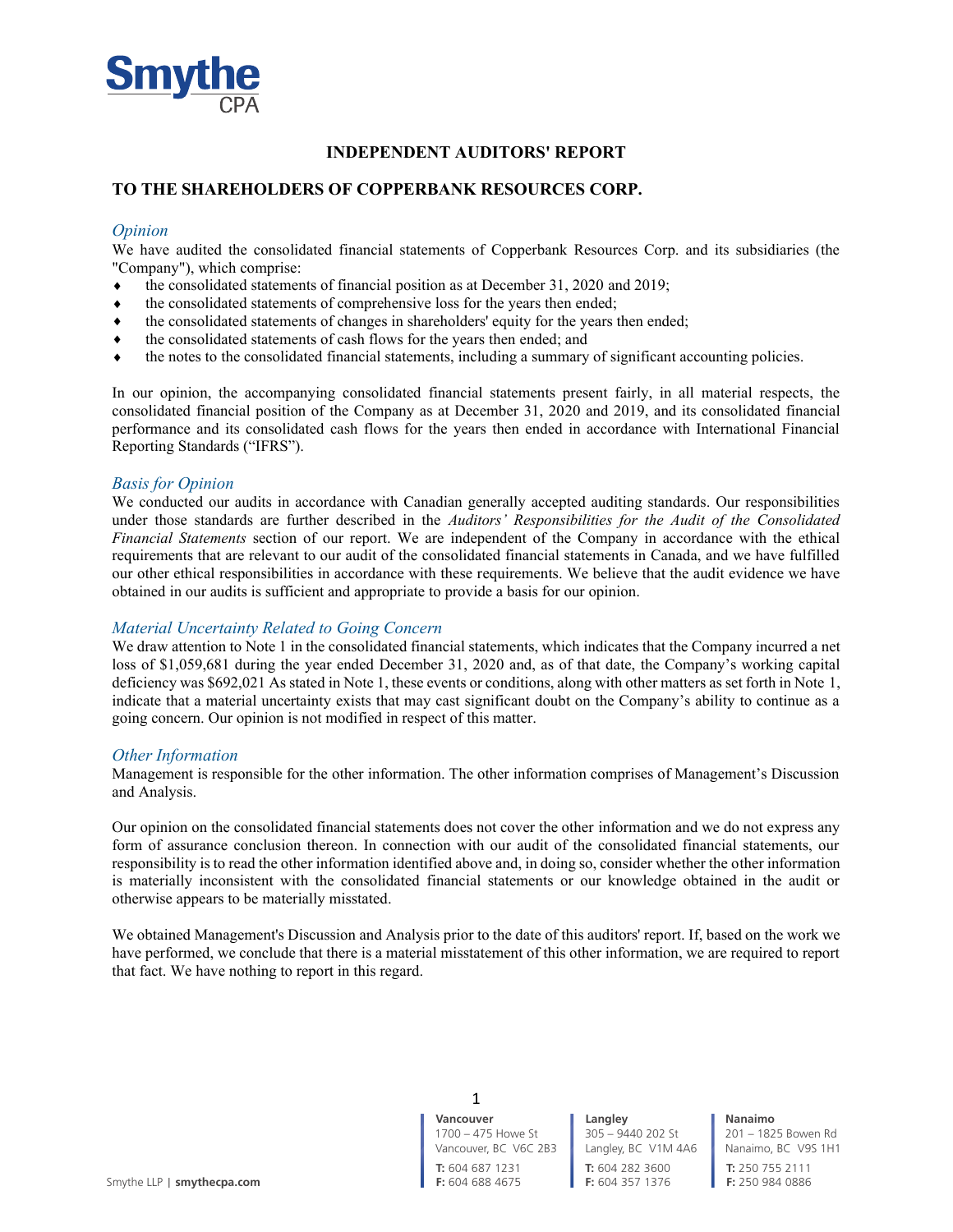

# *Responsibilities of Management and Those Charged with Governance for the Consolidated Financial Statements*

Management is responsible for the preparation and fair presentation of the consolidated financial statements in accordance with IFRS, and for such internal control as management determines is necessary to enable the preparation of consolidated financial statements that are free from material misstatement, whether due to fraud or error.

In preparing the consolidated financial statements, management is responsible for assessing the Company's ability to continue as a going concern, disclosing, as applicable, matters related to going concern and using the going concern basis of accounting unless management either intends to liquidate the Company or to cease operations, or has no realistic alternative but to do so.

Those charged with governance are responsible for overseeing the Company's financial reporting process.

# *Auditors' Responsibilities for the Audit of the Consolidated Financial Statements*

Our objectives are to obtain reasonable assurance about whether the consolidated financial statements as a whole are free from material misstatement, whether due to fraud or error, and to issue an auditors' report that includes our opinion. Reasonable assurance is a high level of assurance, but is not a guarantee that an audit conducted in accordance with Canadian generally accepted auditing standards will always detect a material misstatement when it exists. Misstatements can arise from fraud or error and are considered material if, individually or in the aggregate, they could reasonably be expected to influence the economic decisions of users taken on the basis of these consolidated financial statements. As part of an audit in accordance with Canadian generally accepted auditing standards, we exercise professional judgment and maintain professional skepticism throughout the audit. We also:

- Identify and assess the risks of material misstatement of the consolidated financial statements, whether due to fraud or error, design and perform audit procedures responsive to those risks, and obtain audit evidence that is sufficient and appropriate to provide a basis for our opinion. The risk of not detecting a material misstatement resulting from fraud is higher than for one resulting from error, as fraud may involve collusion, forgery, intentional omissions, misrepresentations, or the override of internal control.
- i Obtain an understanding of internal control relevant to the audit in order to design audit procedures that are appropriate in the circumstances, but not for the purpose of expressing an opinion on the effectiveness of the Company's internal control.
- i Evaluate the appropriateness of accounting policies used and the reasonableness of accounting estimates and related disclosures made by management.
- $\bullet$  Conclude on the appropriateness of management's use of the going concern basis of accounting and, based on the audit evidence obtained, whether a material uncertainty exists related to events or conditions that may cast significant doubt on the Company's ability to continue as a going concern. If we conclude that a material uncertainty exists, we are required to draw attention in our auditors' report to the related disclosures in the consolidated financial statements or, if such disclosures are inadequate, to modify our opinion. Our conclusions are based on the audit evidence obtained up to the date of our auditors' report. However, future events or conditions may cause the Company to cease to continue as a going concern.
- i Evaluate the overall presentation, structure and content of the consolidated financial statements, including the disclosures, and whether the consolidated financial statements represent the underlying transactions and events in a manner that achieves fair presentation.

**Vancouver** 1700 – 475 Howe St Vancouver, BC V6C 2B3 2

**T:** 604 687 1231

**T:** 604 282 3600 **F:** 604 357 1376 **Langley** 305 – 9440 202 St Langley, BC V1M 4A6 **Nanaimo** 201 – 1825 Bowen Rd Nanaimo, BC V9S 1H1 **T:** 250 755 2111 **F:** 250 984 0886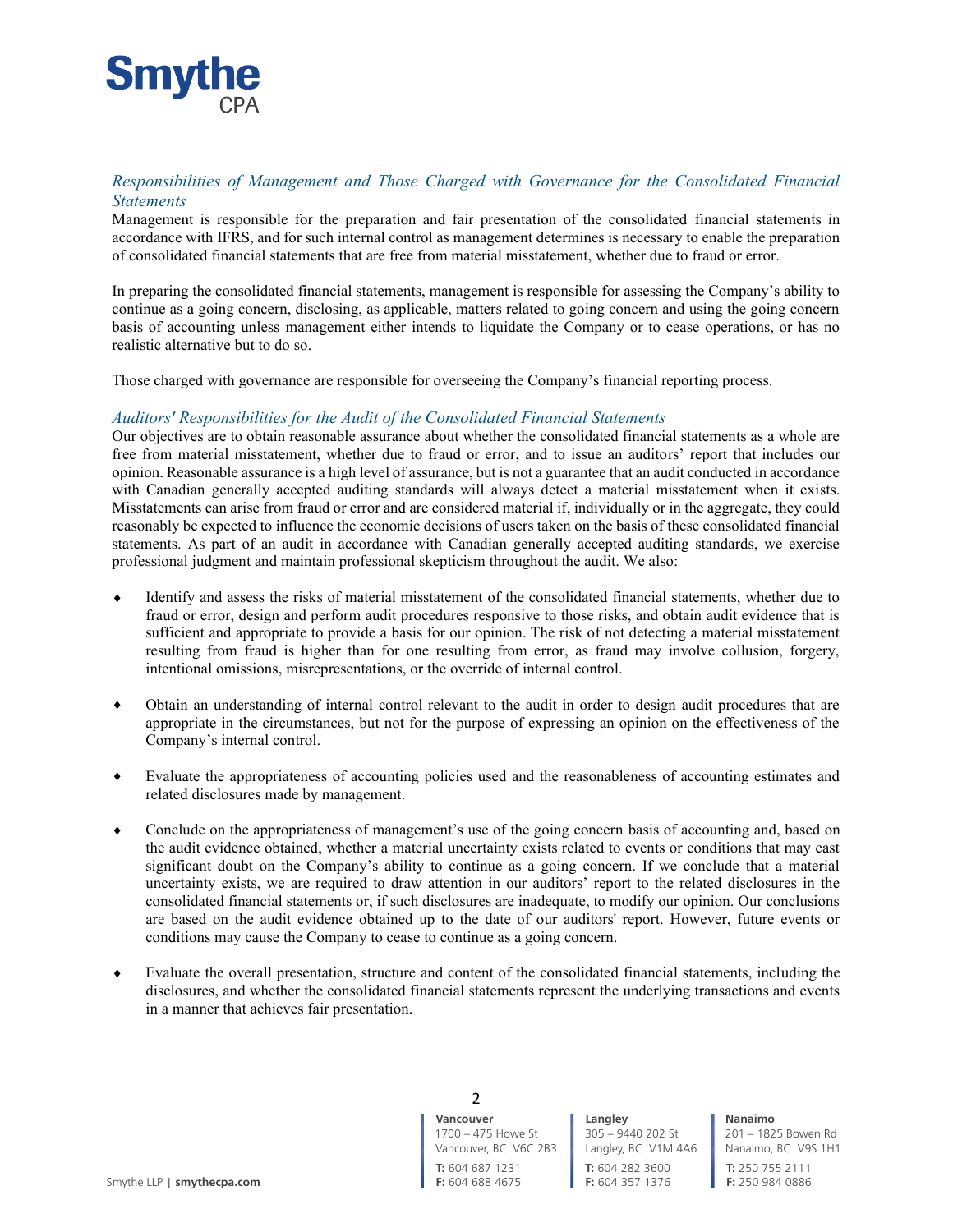

i Obtain sufficient appropriate audit evidence regarding the financial information of the entities or business activities within the Company to express an opinion on the consolidated financial statements. We are responsible for the direction, supervision and performance of the group audit. We remain solely responsible for our audit opinion.

We communicate with those charged with governance regarding, among other matters, the planned scope and timing of the audit and significant audit findings, including any significant deficiencies in internal control that we identify during our audit.

We also provide those charged with governance with a statement that we have complied with relevant ethical requirements regarding independence, and to communicate with them all relationships and other matters that may reasonably be thought to bear on our independence, and where applicable, related safeguards.

The engagement partner on the audit resulting in this independent auditors' report is Sukhjit Gill.

Smythe LLP

Chartered Professional Accountants

Vancouver, British Columbia April 22, 2021

> **Vancouver** 1700 – 475 Howe St Vancouver, BC V6C 2B3 3

**T:** 604 687 1231

**T:** 604 282 3600 **F:** 604 357 1376 **Langley** 305 – 9440 202 St Langley, BC V1M 4A6 **Nanaimo**

201 – 1825 Bowen Rd Nanaimo, BC V9S 1H1 **T:** 250 755 2111

**F:** 250 984 0886

Smythe LLP | **smythecpa.com F:** 604 688 4675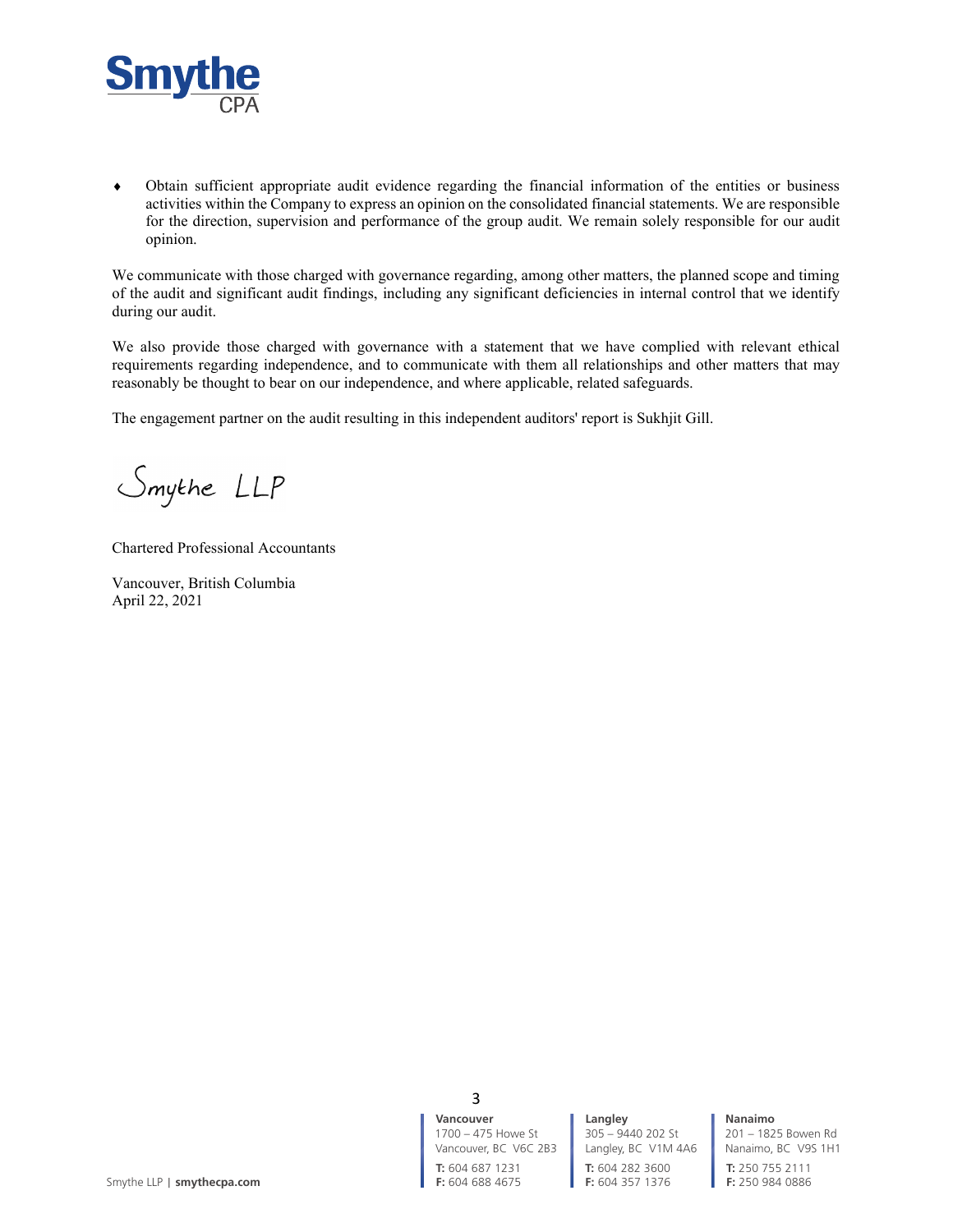# **Copperbank Resources Corp. Consolidated Statements of Financial Position (Expressed in Canadian dollars)**

|                                                  | Note           | December 31,<br>2020 | December 31,<br>2019 |
|--------------------------------------------------|----------------|----------------------|----------------------|
|                                                  |                | \$                   | $\mathbb{S}$         |
| <b>Assets</b>                                    |                |                      |                      |
| Current assets                                   |                |                      |                      |
| Cash and cash equivalents                        |                | 36,407               | 16,240               |
| Other receivable                                 |                | 22,908               | 39,490               |
| Prepaid expenses and deposit                     |                | 30,798               | 9,876                |
|                                                  |                | 90,113               | 65,606               |
| Property and equipment                           | 6              | 200,994              | 218,933              |
| Reclamation deposit                              | $\overline{4}$ | 8,356                | 8,446                |
| Resource properties                              | $\overline{4}$ | 5,576,579            | 5,361,729            |
| <b>Total Assets</b>                              |                | 5,876,042            | 5,654,714            |
| <b>Liabilities</b><br><b>Current liabilities</b> |                |                      |                      |
| Accounts payable and accrued liabilities         |                | 366,524              | 423,411              |
| Convertible debenture                            | 8              | 263,000              |                      |
| Note payable                                     | $\overline{4}$ | 63,660               | 64,940               |
| Obligation to issue shares                       | 5              |                      | 70,000               |
| Due to related parties                           | 7              | 88,950               | 51,000               |
|                                                  |                | 782,134              | 609,351              |
| Convertible debenture                            | 8              |                      | 263,000              |
| Loans payable                                    | 9              | 175,599              |                      |
|                                                  |                | 957,733              | 872,351              |
| <b>Shareholders' Equity</b>                      |                |                      |                      |
| Share capital                                    | 5              | 25,478,317           | 24,587,337           |
| Reserves                                         |                | 24,187,349           | 23,882,702           |
| Deficit                                          |                | (44, 747, 357)       | (43,687,676)         |
|                                                  |                | 4,918,309            | 4,782,363            |
| <b>Shareholders' Equity and Liabilities</b>      |                | 5,876,042            | 5,654,714            |
| Nature of operations and going concern           | 1              |                      |                      |

Approved and authorized for issuance by the Board of Directors on April 22, 2021

*a a a a a <i><i><del>gianni Kovacevic***<sup>\*</sup>** *<i>gianni Kovacevic***<sup>\*</sup>**</del> Director Director

*See accompanying notes to the consolidated financial statements*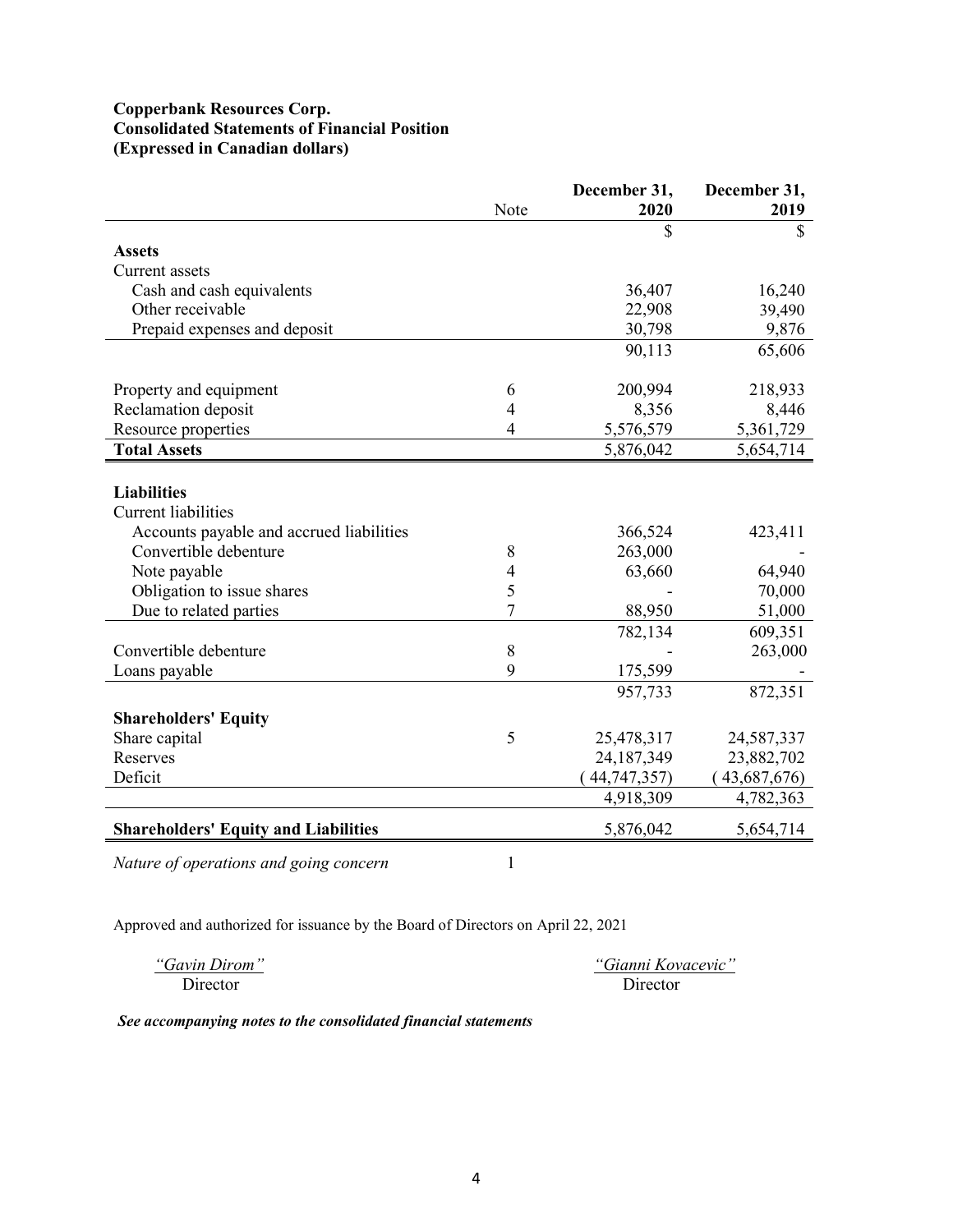# **Copperbank Resources Corp. Consolidated Statements of Comprehensive Loss (Expressed in Canadian dollars)**

| Year ended December 31,                                | Note | 2020        | 2019        |
|--------------------------------------------------------|------|-------------|-------------|
|                                                        |      | \$          | S           |
| <b>EXPENSES</b>                                        |      |             |             |
| Amortization                                           |      | 13,622      | 14,818      |
| Consulting and management fees                         | 7    | 303,345     | 478,183     |
| Filing fees and shareholders' services                 |      | 27,278      | 33,237      |
| Insurance                                              |      | 10,533      | 12,044      |
| Mineral property maintenance and consulting            | 4    | 87,759      | 51,544      |
| Office and interest expenses                           |      | 81,147      | 90,757      |
| Professional fees                                      |      | 78,975      | 84,808      |
| Promotion, advertisement and shareholder relations     |      | 84,586      | 143,573     |
| Rental                                                 |      | 16,687      | 23,143      |
| Share-based compensation                               | 5    | 302,594     | 407,181     |
| Travel                                                 |      | 41,512      | 70,171      |
| Loss before the following                              |      | (1,048,038) | (1,409,459) |
| Foreign exchange                                       |      | (3,107)     | (22,158)    |
| Gain from disposition of property and equipment        |      | 107,968     | 8,859       |
| Gain on accounts payable write off                     |      | 60,011      |             |
| Impairment of resources properties                     |      | (176, 515)  | (7,683,225) |
| Net loss for the year                                  |      | (1,059,681) | (9,105,983) |
| Items that will not be reclassified to profit or loss: |      |             |             |
| Exchange gain on translating foreign operations        |      | 2,053       | 44,199      |
| Comprehensive loss for the year                        |      | (1,057,628) | (9,061,784) |
| Loss per share, basic and diluted                      |      | (0.01)      | (0.12)      |
| Weighted average number of outstanding shares          |      | 76,643,050  | 73,778,272  |

*See accompanying notes to the consolidated financial statements*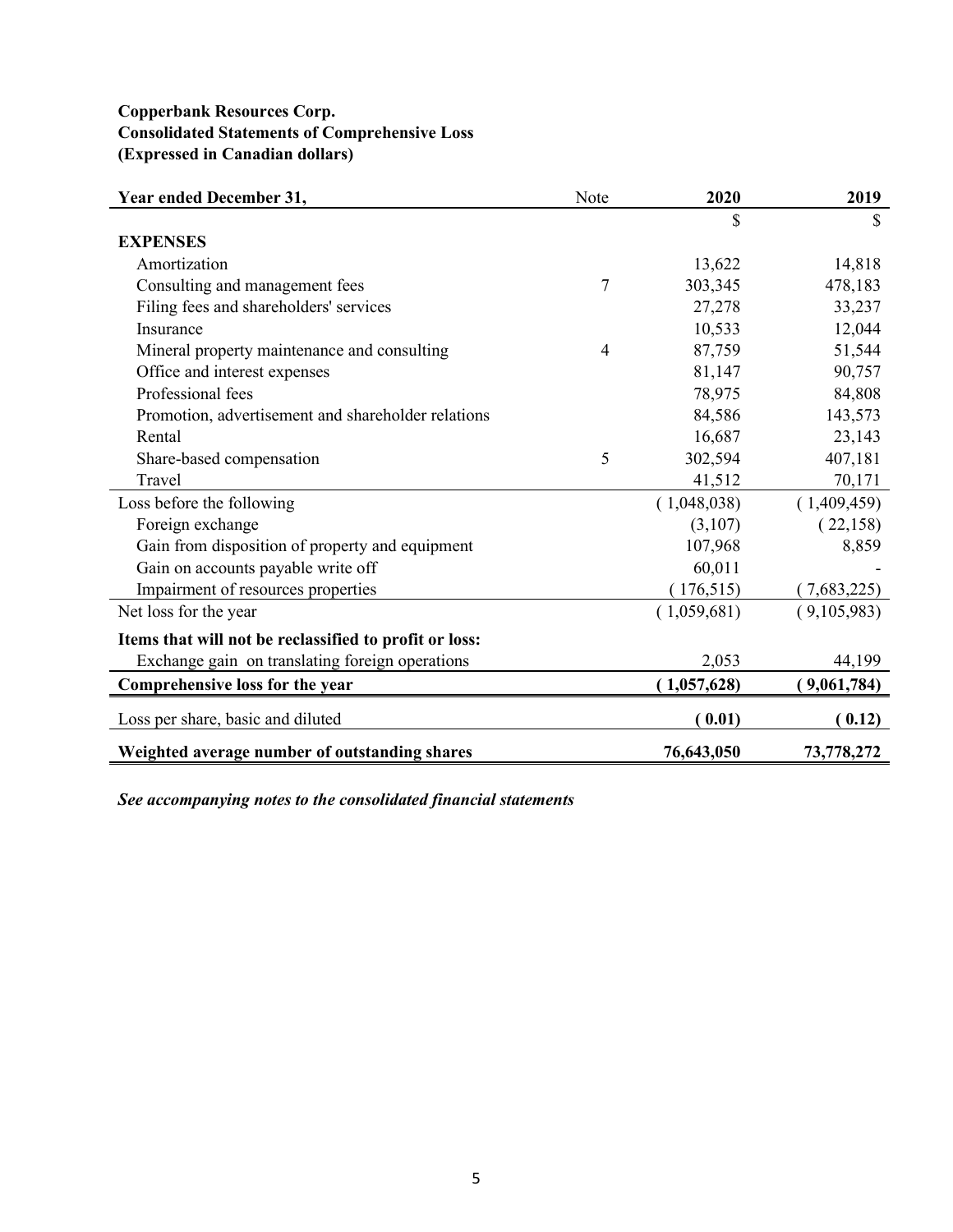| 4,918,309   | (44,747,357)   | 3,230,601                                     | 16,182,235 | 1,998,038 | 2,776,475 | 25,478,317 | 77,657,355    | December 31, 2020                                    |
|-------------|----------------|-----------------------------------------------|------------|-----------|-----------|------------|---------------|------------------------------------------------------|
| (1,059,681) | (1,059,681)    |                                               |            |           |           |            |               | Net loss for the year                                |
| 2,053       |                | 2,053                                         |            |           |           |            |               | subsidiary<br>Translation from the foreign           |
| 70,000      |                |                                               |            |           |           | 70,000     | 250,000       | Shares issued for debt settlement                    |
| 820,980     |                |                                               |            |           |           | 820,980    | 3,629,083     | Share issuance for cash                              |
| 302,594     |                |                                               |            | 302,594   |           |            |               | Share-based compensation                             |
| 4,782,363   | (43,687,676)   | 3,228,548                                     | 16,182,235 | 1,695,444 | 2,776,475 | 24,587,337 | 73,778,272    | December 31, 2019                                    |
| (9,105,983) | (9,105,983)    |                                               |            |           |           |            |               | Net loss for the year                                |
| 44,199      |                | 44,199                                        |            |           |           |            |               | subsidiary<br>Translation from the foreign           |
| 80,000      |                |                                               |            |           |           | 80,000     | 250,000       | option payment<br>Shares issued for mineral property |
| 1,015,958   |                |                                               |            |           |           | 1,015,958  | 3,914,137     | Share issuance for cash                              |
| 407,181     |                |                                               |            | 407,181   |           |            |               | Share-based compensation                             |
| 12,341,008  | (34,581,693)   | 3,184,349                                     | 16,182,235 | 1,288,263 | 2,776,475 | 23,491,379 | 69,614,135    | December 31, 2018                                    |
|             |                |                                               |            |           | s,        | Đ,         |               |                                                      |
| Total       | <b>Deficit</b> | comprehensive<br>Accumulated<br>other<br>loss | Other      | Options   | Warrants  | Amount     | Number        |                                                      |
|             |                |                                               | Reserves   |           |           |            | Common shares |                                                      |
|             |                |                                               |            |           |           |            |               | (Expressed in Canadian dollars)                      |

**Copperbank**

**Consolidated**

**Statements**

<u>ኳ</u>

**Changes**

**in**

**ShareholderV¶**

**Equity**

**Resources** Copperbank Resources Corp.

*See accompanying notes to the consolidated financial statements*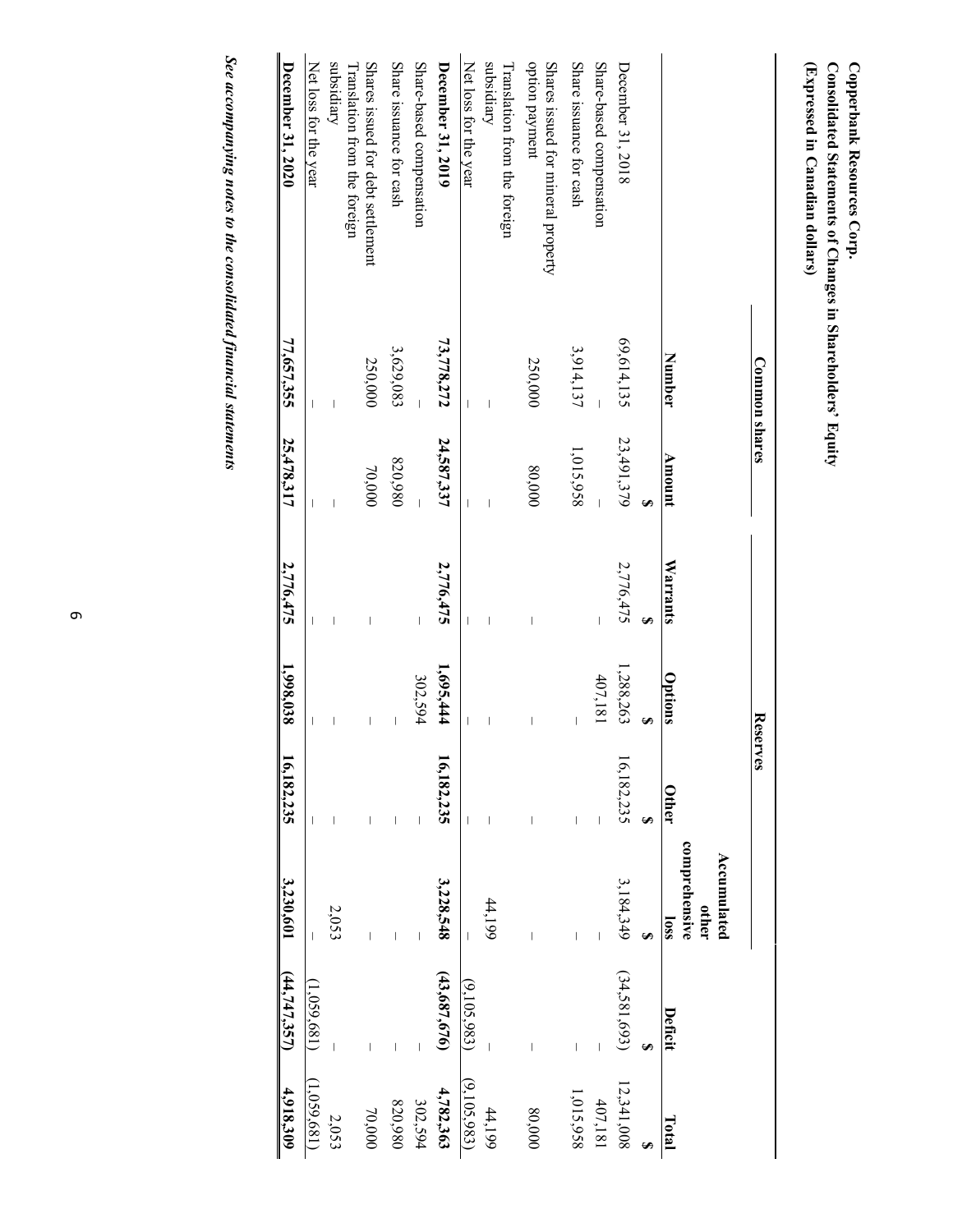# **Copperbank Resources Corp. Consolidated Statements of Cash Flows (Expressed in Canadian dollars)**

| <b>Year ended December 31,</b>                       | 2020        | 2019        |
|------------------------------------------------------|-------------|-------------|
|                                                      | \$          | S           |
| <b>Operating Activities</b>                          |             |             |
| Net loss for the year                                | (1,059,681) | (9,105,983) |
| Items not involving cash                             |             |             |
| Amortization                                         | 13,622      | 14,818      |
| Gain from disposition of property and equipment      | (107,968)   | (8,859)     |
| Gain on accounts payable write-off                   | (60,011)    |             |
| Impairment of resource properties                    | 176,515     | 7,683,225   |
| Share-based compensation                             | 302,594     | 407,181     |
| Foreign exchange                                     | 3,107       | 22,158      |
| Changes in non-cash working capital:                 |             |             |
| Accounts payable and accrued liabilities             | 16,228      | (156,027)   |
| Due to related party                                 | 37,950      | 36,928      |
| Receivable                                           | 16,582      | 21,114      |
| Prepaid expenses and deposits                        | 20,922)     | 3,624       |
| <b>Cash Used in Operating Activities</b>             | (681,984)   | (1,081,821) |
| <b>Financing Activities</b>                          |             |             |
| Issuance of a convertible debenture                  |             | 263,000     |
| Obligation to issue shares                           |             | 50,000      |
| Proceeds from note payable                           | 40,000      |             |
| Repayment of note payable                            | (40,916)    | (71,480)    |
| Shares issuance for cash                             | 820,980     | 1,015,958   |
| <b>Cash Provided by Financing Activities</b>         | 820,064     | 1,257,478   |
|                                                      |             |             |
| <b>Investing Activities</b>                          |             |             |
| Expenditure of resource properties                   | (238, 734)  | (381,868)   |
| Proceeds from disposition of equipment               | 107,968     | 8,859       |
|                                                      |             |             |
| <b>Cash Used in Investing Activities</b>             | 130,766)    | 373,009)    |
| Effect of change in foreign currency                 | 12,853      | 60,193      |
| Net Increase (Decrease) in Cash and cash equivalents | 20,167      | (137, 159)  |
| Cash and cash equivalents, beginning of year         | 16,240      | 153,399     |
|                                                      |             |             |
| Cash and cash equivalents, end of year               | 36,407      | 16,240      |

*See accompanying notes to the consolidated financial statements*

**SUPPLEMENTAL CASH FLOW INFORMATION (Note 13)**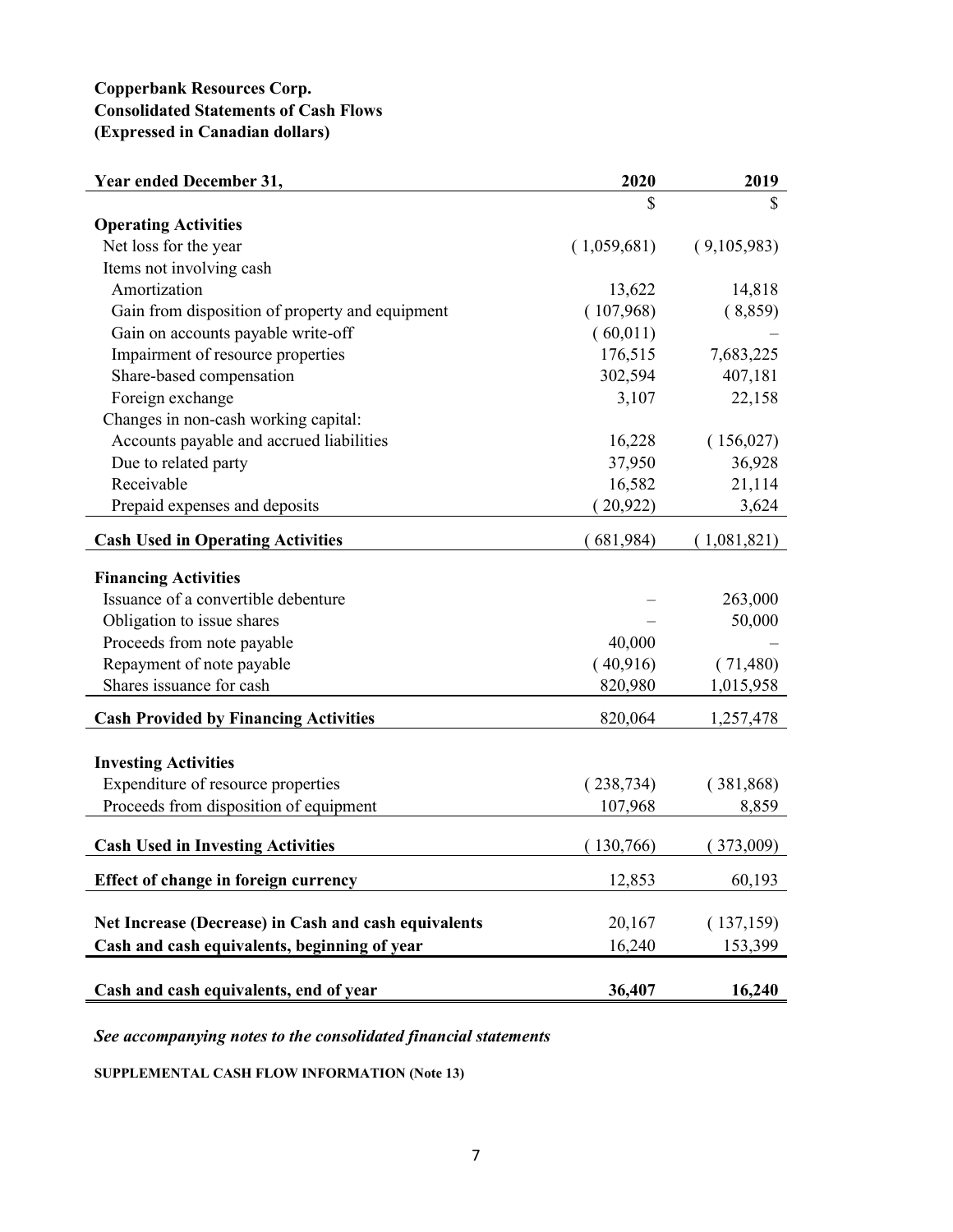# **1. NATURE OF OPERATIONS AND GOING CONCERN**

Copperbank Resources Corp. (the "Company" or "Copperbank") was incorporated on October 21, 2014 under the *Business Corporations Act* (British Columbia). The Company's registered office is Suite 910 – 800 West Pender St., Vancouver, British Columbia, V6C 2V6. The Company's head office and principal address is located at 1500-409 Granville St., Vancouver, British Columbia, V6C 1T2. The Company's shares are traded on the Canadian Securities Exchange ("CSE") under the symbol "CBK", and its principal business is the acquisition and development of mineral properties.

At the time these consolidated financial statements were prepared, the COVID-19 pandemic has caused significant disruptions to the global economy and increased volatility in the global financial markets. The extent to which COVID-19 may adversely impact the Company's business and financing opportunities and access to mineral properties to conduct exploration activities will depend on future developments such as the geographic spread of the disease, the duration of the outbreak, travel restrictions and social distancing at the properties, business closures or business disruptions, and the effectiveness of actions taken in Canada, and other countries to contain and treat the disease.

#### **Going concern**

These consolidated financial statements have been prepared based on accounting principles applicable to a going concern, which assumes that the Company will be able to continue in operation for the foreseeable future and will be able to realize its assets and discharge its liabilities and commitments in the normal course of business. Accordingly, these consolidated financial statements do not include any adjustments to the amounts and classification of assets and liabilities that might be necessary should the Company be unable to continue as a going concern.

The Company is a resource exploration stage company, which does not generate any revenue and has been relying on equity-based financing to fund its operations. The Company has incurred a net loss of \$1,059,681 (2019 - \$9,105,983) during the year and had a working capital deficiency of \$692,021 (2019 - \$543,745) as of December 31, 2020. The Company will require additional financing either through equity or debt financing, sale of assets, joint venture arrangements or a combination thereof to meet its administrative costs and to continue to explore and develop its mineral properties. There is no assurance that sufficient future funding will be available on a timely basis or on terms acceptable to the Company. These conditions indicate the existence of material uncertainties that cast significant doubt as to the ability of the Company to meet its obligations as they come due, and accordingly, the appropriateness of the use of accounting principles applicable to a going concern is in significant doubt.

The application of the going concern concept is dependent upon the Company's ability to generate future profitable operations and maintain an adequate level of financial resources to discharge its ongoing obligations. Management seeks to raise capital, when necessary, to meet its funding requirements and has undertaken available cost-cutting measures. There can be no assurance that management's plan will be successful, as it is dependent on prevailing capital market conditions and the availability of other financing opportunities. These consolidated financial statements do not include any adjustments to the recoverability and classification of recorded asset amounts and classification of liabilities that might be necessary should the Company be unable to continue as a going concern. Such adjustments could be material.

# **2. STATEMENT OF COMPLIANCE**

These consolidated financial statements are prepared in accordance with International Financial Reporting Standards ("IFRS"), as issued by the International Accounting Standards Board ("ISAB").

# **3. SIGNIFICANT ACCOUNTING POLICIES**

#### **Basis of preparation**

These consolidated financial statements have been prepared on a historical cost basis, except for certain financial instruments carried at fair value. In addition, these consolidated financial statements have been prepared using the accrual basis of accounting, except for cash flow information.

These consolidated financial statements incorporate the accounts of the Company and its wholly owned subsidiaries, Enexco International Inc. ("Enexco US") (USA), 1016079 B.C Ltd. (Canada), Copperbank Resources Alaska Inc. (USA), Copperbank Royalties Corp. (incorporated in Canada during 2019), Redhawk Resources, Inc. (Canada), Redhawk Copper Inc. (USA), Redhawk Resources (USA), Inc., and Copper Creek Project LLC (USA). A subsidiary is an entity in which the Company has control, where control requires exposure or rights to variable returns and the ability to affect those returns through power over the investees. All intercompany transactions and balances have been eliminated on consolidation.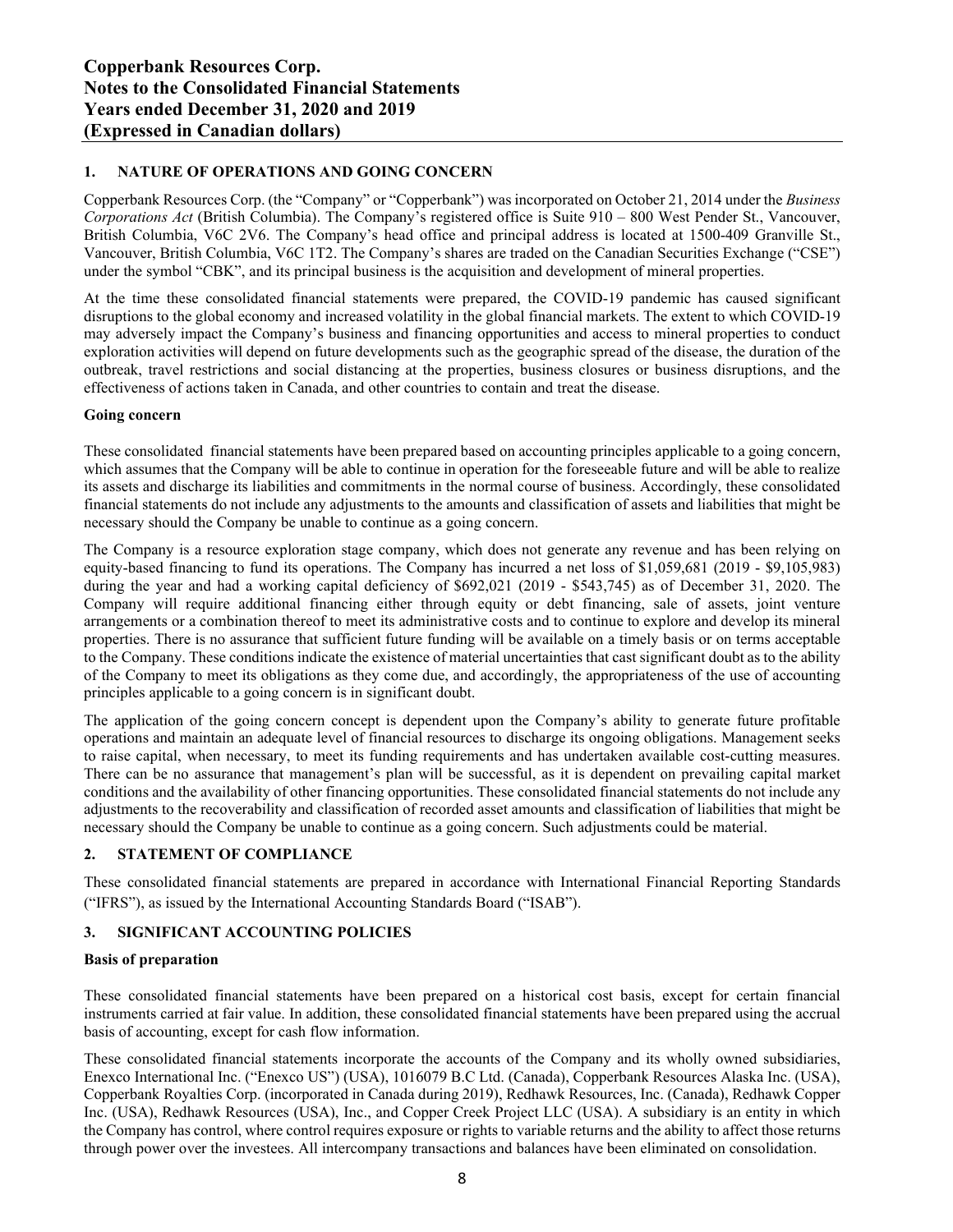#### **Financial instruments**

#### Financial assets

(a) Recognition and measurement of financial assets

The Company recognizes a financial asset when it becomes a party to the contractual provisions of the instrument.

(b) Classification of financial assets

The Company classifies financial assets at initial recognition as financial assets: measured at amortized cost, measured at fair value through other comprehensive income ("FVTOCI") or measured at fair value through profit or loss ("FVTPL").

(i) Financial assets measured at amortized cost

A financial asset that meets both of the following conditions is classified as a financial asset measured at amortized cost.

- The Company's business model for the such financial assets is to hold the assets in order to collect contractual cash flows.
- The contractual terms of the financial asset give rise on specified dates to cash flows that are solely payments of principal and interest on the amount outstanding.

A financial asset measured at amortized cost is initially recognized at fair value less transaction costs directly attributable to the asset. After initial recognition, the carrying amount of the financial asset measured at amortized cost is determined using the effective interest method, net of impairment loss, if necessary.

(ii) Financial assets measured at FVTPL

A financial asset measured at fair value through profit or loss is recognized initially at fair value with any associated transaction costs being recognized in profit or loss when incurred. Subsequently, the financial asset is re-measured at fair value, and a gain or loss is recognized in profit or loss in the reporting period in which it arises.

The Company's cash and cash equivalents are financial assets measured at FVTPL.

(iii) Financial assets measured at FVTOCI

A financial asset measured at fair value through other comprehensive income is recognized initially at fair value less transaction costs directly attributable to the asset. After initial recognition, the asset is measured at fair value with changes in fair value included as "financial asset at fair value through other comprehensive income" in other comprehensive income.

The Company's does not have any financial assets measured at FVTOCI.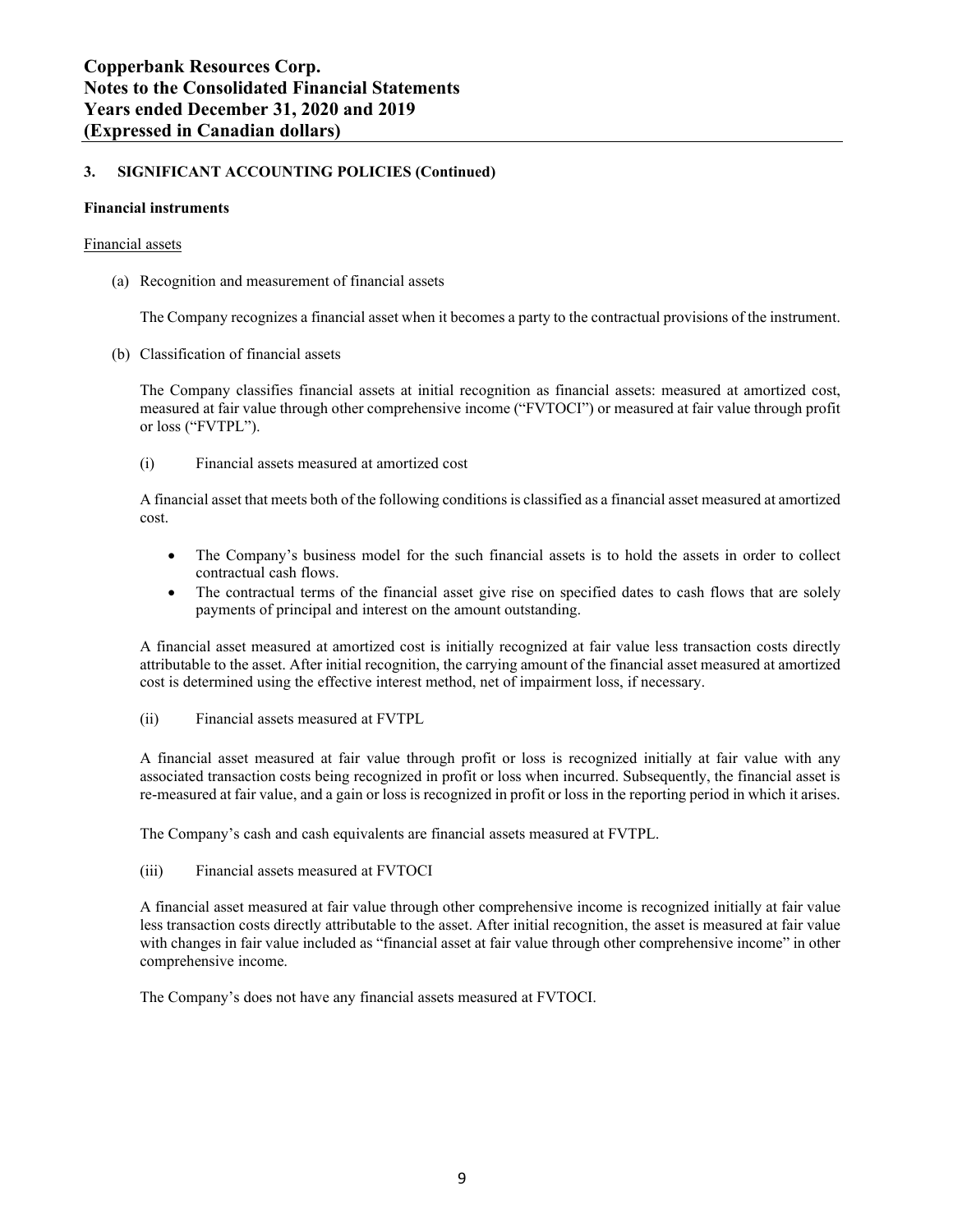# **Financial instruments (continued)**

(c) Derecognition of financial assets

The Company derecognizes a financial asset if the contractual rights to the cash flows from the asset expire, or the Company transfers substantially all the risks and rewards of ownership of the financial asset. Any interests in transferred financial assets that are created or retained by the Company are recognized as a separate asset or liability. Gains and losses on derecognition are generally recognized in profit or loss. However, gains and losses on derecognition of financial assets classified as FVTOCI remain within accumulated other comprehensive loss.

#### Financial liabilities

(a) Recognition and measurement of financial liabilities

The Company recognizes financial liabilities when it becomes a party to the contractual provisions of the instruments.

(b) Classification of financial liabilities

The Company classifies financial liabilities at initial recognition as financial liabilities measured at amortized cost or measured at fair value through profit or loss.

(i) Financial liabilities measured at amortized cost

A financial liability at amortized cost is initially measured at fair value less transaction costs directly attributable to the issuance of the financial liability. Subsequently, the financial liability is measured at amortized cost based on the effective interest rate method.

The Company's accounts payable and accrued liabilities, due to related parties, convertible debenture, loans payable and note payable are financial liabilities measured at amortized cost.

(ii) Financial liabilities measured at FVTPL

A financial liability measured at FVTPL is initially measured at fair value with any associated transaction costs being recognized in profit or loss when incurred. Subsequently, the financial liability is re-measured at fair value, and a gain or loss is recognized in profit or loss in the reporting period in which it arises.

The Company does not have any financial liabilities measured at FVTPL.

(c) Derecognition of financial liabilities

The Company derecognizes a financial liability when the financial liability is discharged, cancelled or expired. Generally, the difference between the carrying amount of the financial liability derecognized and the consideration paid and payable, including any non-cash assets transferred or liabilities assumed, is recognized in profit or loss.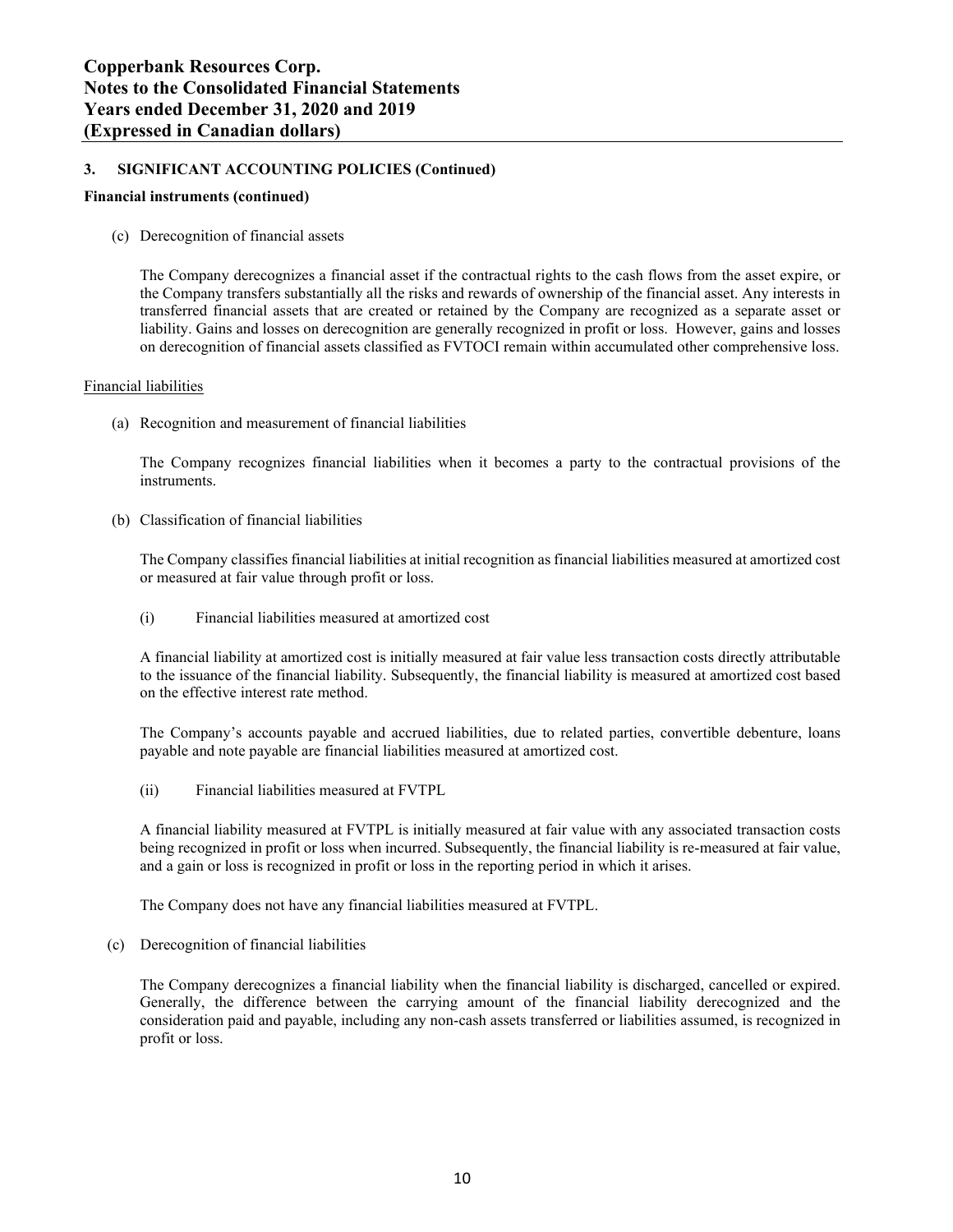#### **Financial instruments (continued)**

#### Offsetting financial assets and liabilities

Financial assets and liabilities are offset and the net amount is presented in the consolidated statement of financial position only when the Company has a legally enforceable right to set off the recognized amounts and intends either to settle on a net basis, or to realize the asset and settle the liability simultaneously.

#### Impairment of financial assets

The Company recognizes a loss allowance for expected credit losses on financial assets that are measured at amortized cost.

At each reporting date, the Company measures the loss allowance for the financial asset at an amount equal to the lifetime expected credit losses if the credit risk on the financial asset has increased significantly since initial recognition. If at the reporting date, the financial asset has not increased significantly since initial recognition, the Company measures the loss allowance for the financial asset at an amount equal to twelve month expected credit losses. The Company shall recognize in profit or loss, as an impairment gain or loss, the amount of expected credit losses (or reversal) that is required to adjust the loss allowance at the reporting date to the amount that is required to be recognized.

#### **Significant estimates and judgments**

Apart from making estimates and assumptions as described below, the Company's management makes critical judgments in the process of applying its accounting policies that have a significant effect on the amounts recognized in the Company's consolidated financial statements. The significant judgments that the Company's management has made in the process of applying the Company's accounting policies, apart from those involving estimation uncertainties, that have the most significant effect include, but are not limited to:

The indicators of impairment of property and equipment and resource properties

Assets or cash-generating units ("CGUs") are evaluated at each reporting date to determine whether there are any indications of impairment. The Company considers both internal and external sources of information when making the assessment of whether there are indications of impairment for the Company's property and equipment and resource properties.

Significant judgment is required when determining whether facts and circumstances suggest that the carrying amount of resource properties may exceed its recoverable amount. The retention of regulatory permits and licenses; the Company's ability to obtain financing for exploration and development activities and its future plans on the resource properties; current and future metal prices; and market sentiment are all factors considered by the Company.

In respect of the carrying value of property and equipment recorded on the consolidated statements of financial position, management has determined that it continues to be appropriately recorded, as there has been no obsolescence or physical damage to the assets and there are no indications that the value of the assets have declined more than what is expected from the passage of time or normal use.

The determination of the Company and its subsidiaries' functional currency

The determination of the functional currency for the Company and each of its subsidiaries was based on management's judgment of the underlying transactions, events and conditions relevant to each entity.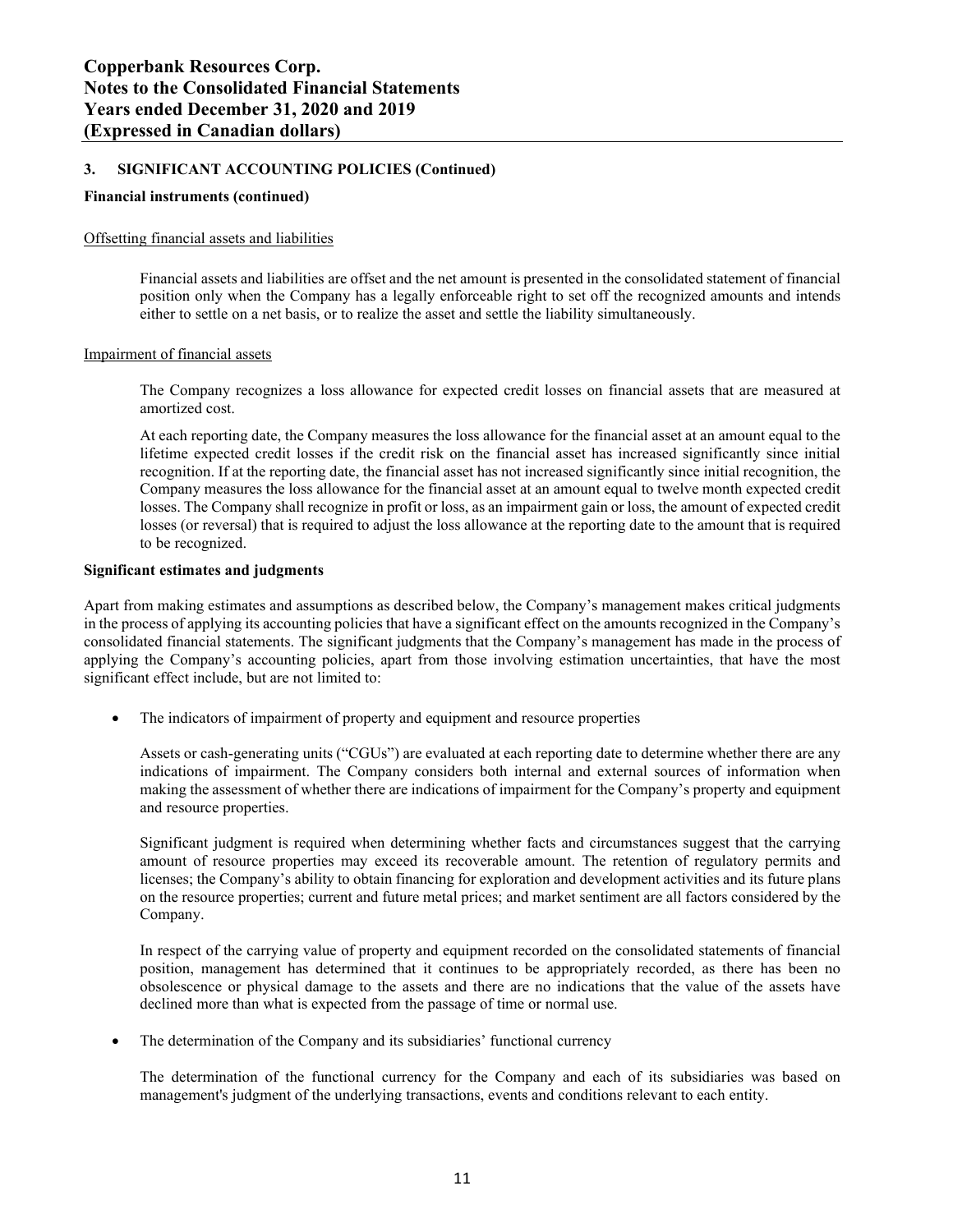# **Significant estimates and judgments (continued)**

The recognition of deferred income tax assets

The Company has not recognized a deferred tax asset as management believes that it is not probable that taxable profit will be available against which a deductible temporary difference can be utilized.

Management makes estimates and assumptions that affect the reported amounts of assets and liabilities and disclosure of contingent assets and liabilities at the date of the consolidated financial statements, and the reported amounts of expenses during the reporting period. Significant areas requiring the use of management estimates include:

- Interest rate used in determining the fair value of liability component of its convertible debentures and long-term debt.
- The inputs used in the Black-Scholes option pricing model to calculate the fair value of options.

While management believes that these estimates are reasonable, actual results could differ from those estimates and could impact future results of operations and cash flows.

#### **Loss per share**

Basic loss per share is computed by dividing net loss attributable to common shareholders by the weighted average number of shares outstanding in the period. Diluted loss per share is calculated by the treasury stock method. Under the treasury stock method, the weighted average number of common shares outstanding for the calculation of diluted loss per share assumes that the proceeds to be received on the exercise of dilutive share options and warrants are used to repurchase common shares at the average market price during the period. The calculation of diluted loss per share excludes the effects of conversion or exercise of options and warrants if they would be anti-dilutive.

#### **Resource properties**

Costs directly related to the exploration and evaluation of resource properties are capitalized once the legal rights to explore the resource properties are acquired or obtained. When the technical and commercial viability of a mineral resource has been demonstrated and a development decision has been made, the capitalized costs of the related property are transferred to mining assets and depreciated using the unit-of-production method on commencement of commercial production.

If it is determined that capitalized acquisition, exploration and evaluation costs are not recoverable, or the property is abandoned or management has determined an impairment in value, the property is written down to its recoverable amount. Resource properties are reviewed for impairment when facts and circumstances suggest that the carrying amount may exceed its recoverable amount.

From time to time, the Company acquires or disposes of properties pursuant to the terms of option agreements. Options are exercisable entirely at the discretion of the optionee, and accordingly, are recorded as resource property costs or recoveries when the payments are made or received. After costs are recovered, the balance of the payments received is recorded as a gain on option or disposition of resource property.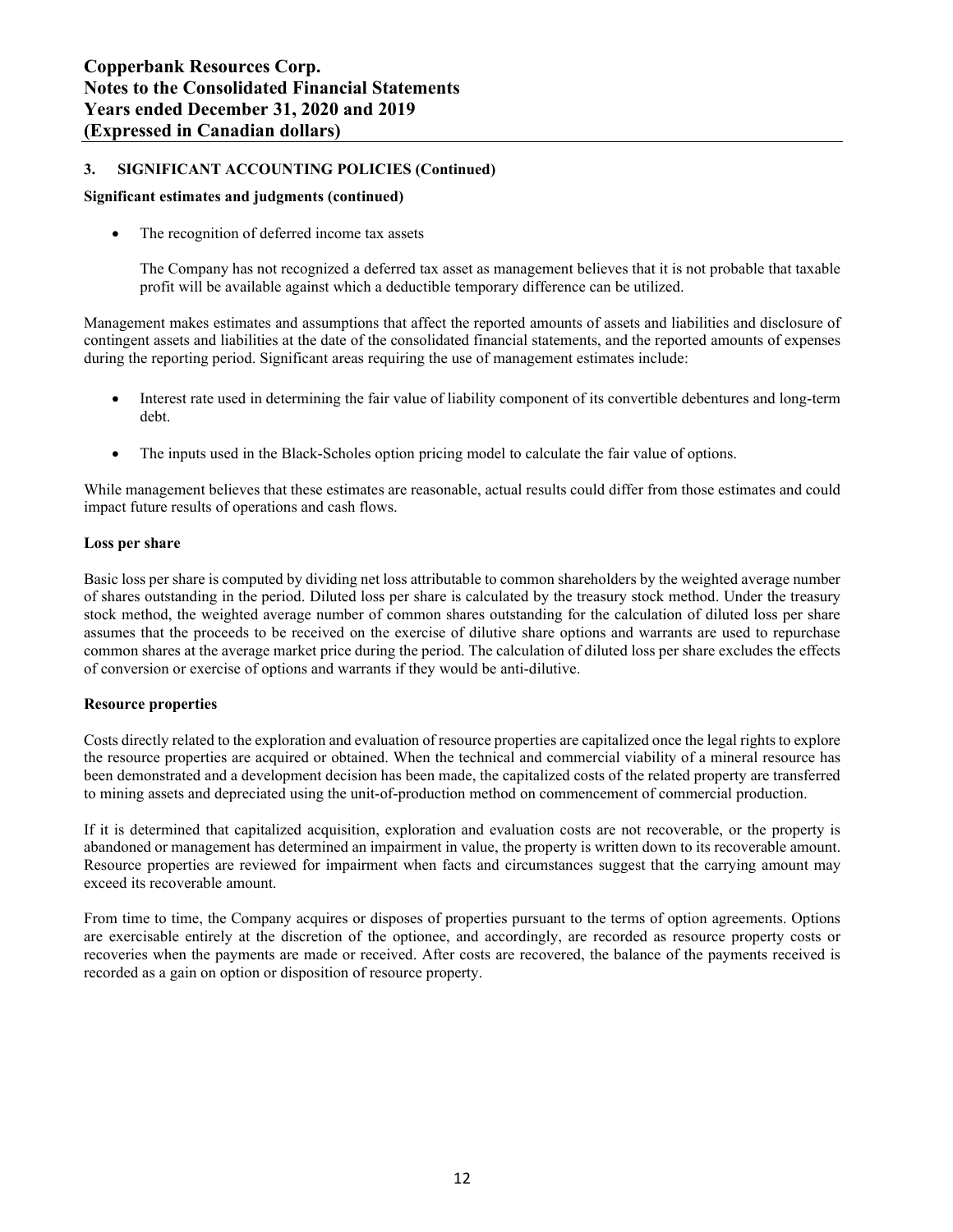# **Foreign currency translation**

The functional currency of each entity is measured using the currency of the primary economic environment in which that entity operates. The consolidated financial statements are presented in Canadian dollars, which is the Company's functional and presentation currency. The functional currency of Enexco International Inc., Redhawk Copper Inc. (USA), Redhawk Resources (USA), Inc., and Copper Creek Project LLC (USA) is the United States dollar ("US\$"). The functional currency of Redhawk Resources, Inc. (Canada), Copperbank Resources Alaska Inc. (Alaska) and 1016079 B.C Ltd. (British Columbia) is the Canadian dollar.

#### Transactions and balances:

Foreign currency transactions are translated into the functional currency using the exchange rates prevailing at the date of the transaction. Foreign currency monetary items are translated at the period-end exchange rate. Non-monetary items measured at historical cost continue to be carried at the exchange rate at the date of the transaction. Non-monetary items measured at fair value are reported at the exchange rate at the date when fair values were determined.

Exchange differences arising on the translation of monetary items or on settlement of monetary items are recognized in profit or loss in the period in which they arise, except where deferred in equity as a qualifying cash flow or net investment hedge.

Exchange differences arising on the translation of non-monetary items are recognized in other comprehensive income to the extent that gains and losses arising on those non-monetary items are also recognized in other comprehensive income. Where the non-monetary gain or loss is recognized in profit or loss, the exchange component is also recognized in profit or loss.

#### Foreign operations:

The financial results and position of foreign operations whose functional currency is different from the Company's presentation currency will be translated as follows:

- assets and liabilities are translated at period-end exchange rates prevailing at that reporting date; and
- income and expenses are translated at average exchange rates for the period.

Exchange differences arising on translation of foreign operations are recorded in other comprehensive loss.

# **Property and equipment**

Property and equipment is stated at historical cost less accumulated amortization and accumulated impairment losses.

Subsequent costs are included in the asset's carrying amount or recognized as a separate asset, as appropriate, only when it is probable that future economic benefits associated with the item will flow to the Company and the cost of the item can be measured reliably.

Amortization is calculated using the straight-line method to write off the cost of the assets to their residual values over their estimated useful lives. The amortization rates applicable to each category of equipment are as follows:

| Class of property and equipment | <b>Depreciation rate</b> |
|---------------------------------|--------------------------|
| <b>Building</b>                 | 25 years                 |
| Land                            | Nil                      |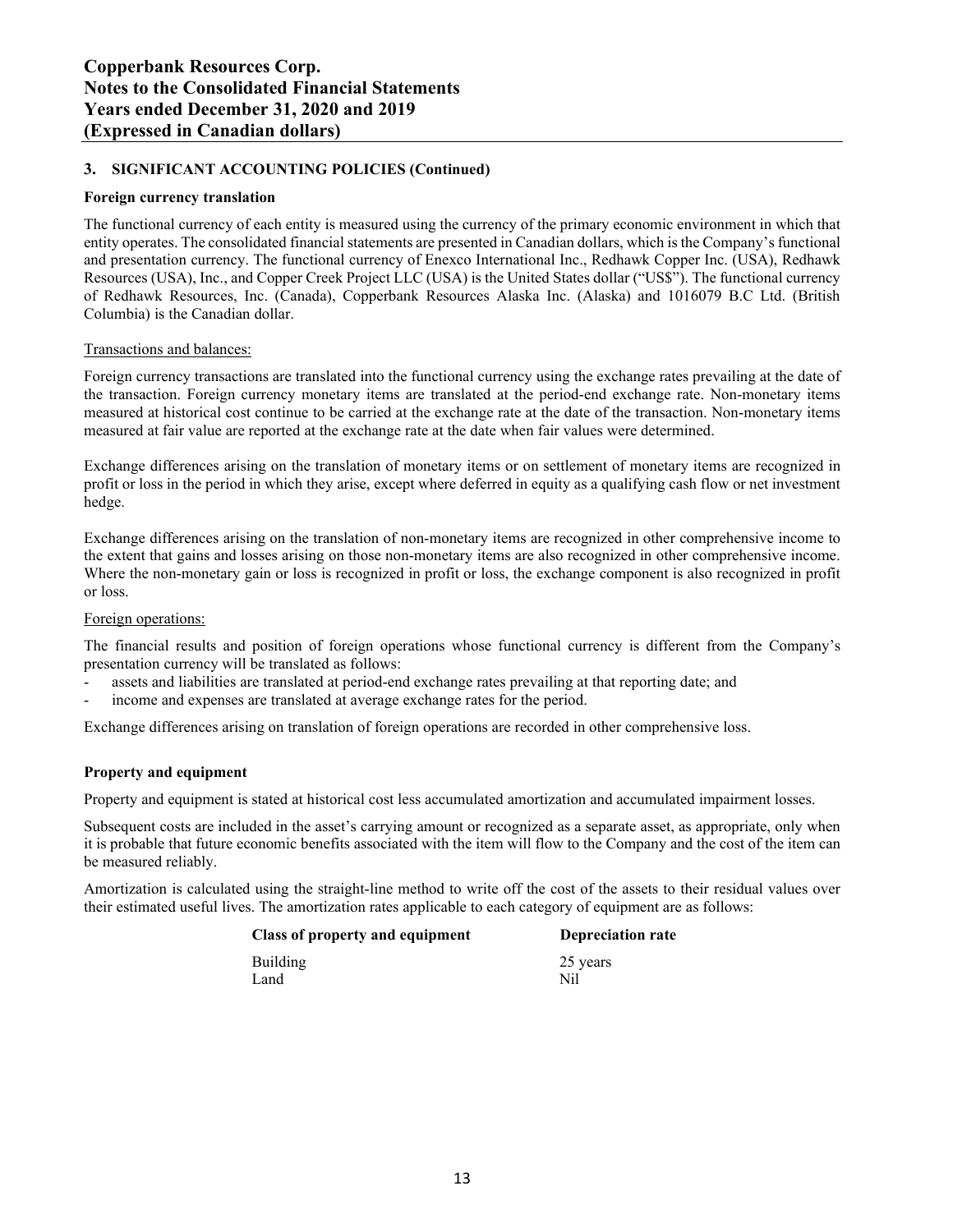# **Impairment of non-financial assets**

At the end of each reporting period, the Company reviews the carrying amounts of its tangible and intangible assets to determine whether there is an indication that those assets have suffered an impairment loss. If any such indication exists, the recoverable amount of the asset is estimated in order to determine the extent of the impairment loss (if any). Where it is not possible to estimate the recoverable amount of an individual asset, the Company estimates the recoverable amount of the CGU (the smallest identifiable group of assets that generates cash inflows that are largely independent of the cash inflow from other assets or groups of assets, where the recoverable amount of the CGU is the greater of the CGU's fair value less costs to sell and its value in use) to which the assets belong.

In assessing value in use, the estimated future cash flows are discounted to their present value using a pre-tax discount rate that reflects current market assessments of the time value of money and the risks specific to the asset.

If the recoverable amount of an asset (or CGU) is estimated to be less than its carrying amount, the carrying amount of the asset (or CGU) is reduced to its recoverable amount. An impairment loss is recognized in profit or loss for the period, unless the relevant asset is carried at a revalued amount, in which case the impairment loss is treated as a revaluation decrease.

The Company uses its best efforts to fully understand all of the aforementioned to make an informed decision based upon historical and current facts surrounding the projects. Discounted cash flow techniques often require management to make estimates and assumptions on reserves and expected future production revenues and expenses.

Where an impairment loss subsequently reverses, the carrying amount of the asset (or CGU) is increased to the revised estimate of its recoverable amount, but to an amount that does not exceed the carrying amount that would have been determined had no impairment loss been recognized for the asset (or CGU) in prior years. A reversal of an impairment loss is recognized immediately in profit or loss.

#### **Non-monetary transactions**

Shares issued for non-monetary consideration are valued at the fair value of the assets received or services rendered or the quoted market price of the shares at the date of issuance, whichever is determined to be the more reliable measure.

#### **Unit issuance**

Proceeds from the issuance of units are allocated between common shares and common share purchase warrants based on the residual value method. Under this method, the proceeds are allocated to common shares based on the fair value of a common share at the announcement date of the unit offering and any residual remaining is allocated to common share purchase warrants.

#### **Share-based payments**

The Company has a stock option plan that is described in Note 5. Share-based payments to employees are measured at the fair value of the instruments issued and amortized over the vesting periods. Share-based payments to non-employees are measured at the fair value of the goods or services received or the fair value of the equity instruments issued, if it is determined the fair value of the goods or services cannot be reliably measured, and are recorded at the date the goods or services are received. The amount recognized as an expense is adjusted to reflect the number of awards expected to vest. The offset to the recorded cost is to option reserve. Consideration received on the exercise of stock options is recorded as share capital and the related amount originally recorded in option reserve is transferred to share capital. For those unexercised options that expire, the recorded value is transferred to deficit. For those unexercised options that are cancelled or forfeited, the recorded value remains in option reserve.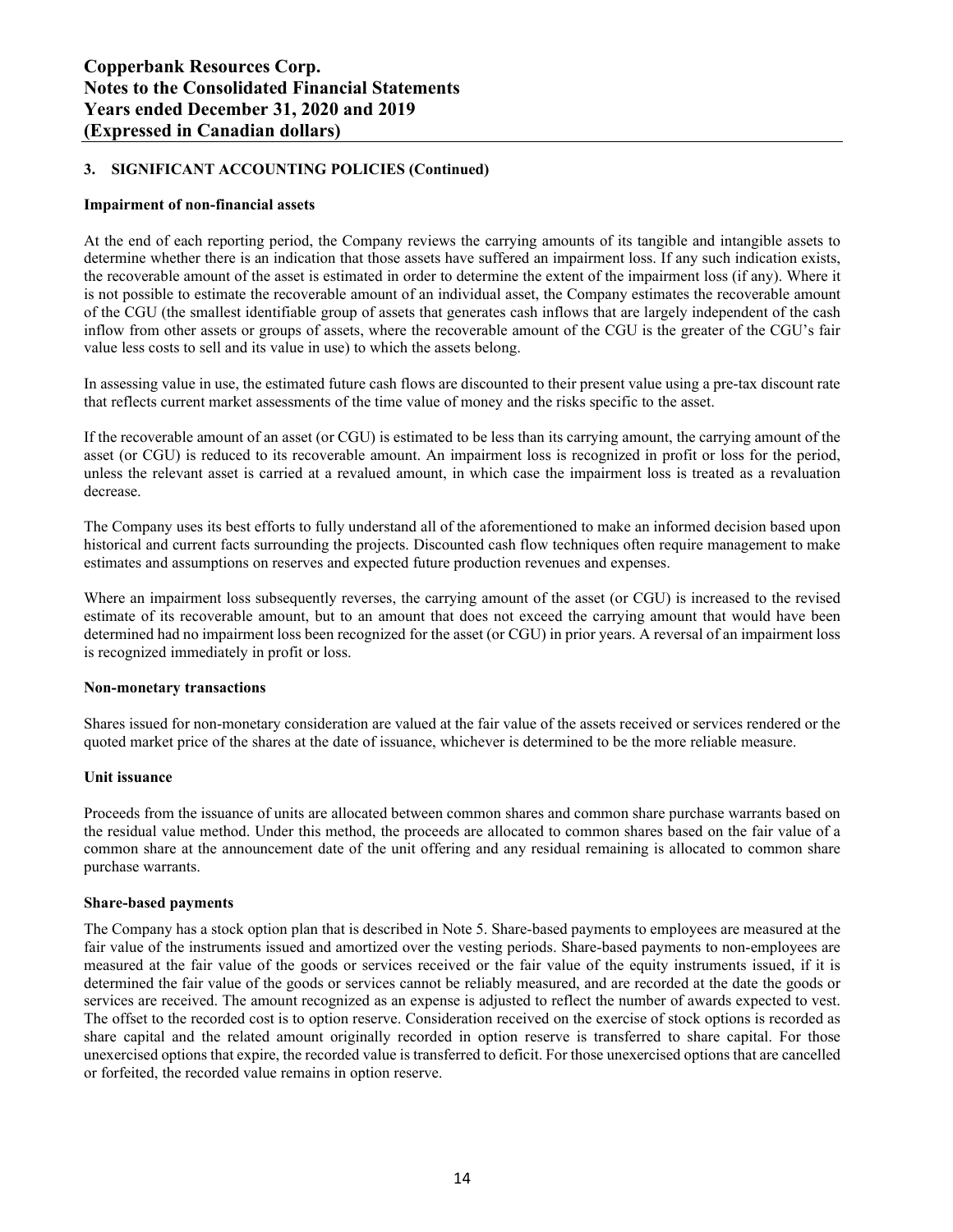#### **Cash equivalents**

Cash equivalents consist of a cashable guaranteed investment certificate of \$2,300 (2019 - \$2,300) that is readily convertible into a known amount of cash.

#### **Provision for closure and reclamation**

The Company recognizes liabilities for legal or constructive obligations associated with the retirement of resource properties. The net present value of future rehabilitation costs is capitalized to the related asset along with a corresponding increase in the rehabilitation provision in the period incurred. Discount rates using a pre-tax rate that reflect the time value of money are used to calculate the net present value.

The Company's estimate of reclamation costs could change as a result of changes in regulatory requirements, discount rates and assumptions regarding the amount and timing of the future expenditures. These changes are recorded directly to the related assets with a corresponding entry to the rehabilitation provision. The increase in the provision due to the passage of time is recognized as interest expense.

#### **Income taxes**

#### Current income tax:

Current income tax assets and liabilities for the current period are measured at the amount expected to be recovered from or paid to the taxation authorities. The tax rates and tax laws used to compute the amount are those that are enacted or substantively enacted, at the reporting date, in the countries where the Company operates and generates taxable income.

Current income tax relating to items recognized directly in other comprehensive income or equity is recognized in other comprehensive income or equity, and not in profit or loss. Management periodically evaluates positions taken in the tax returns with respect to situations in which applicable tax regulations are subject to interpretation and establishes provisions where appropriate.

#### Deferred income tax:

Deferred income tax is provided using the asset and liability method on temporary differences at the reporting date between the tax bases of assets and liabilities and their carrying amounts for financial reporting purposes.

The carrying amount of deferred income tax assets is reviewed at the end of each reporting period and recognized only to the extent that it is probable that sufficient taxable profit will be available to allow all or part of the deferred income tax asset to be utilized.

Deferred income tax assets and liabilities are measured at the tax rates that are expected to apply to the year when the asset is realized or the liability is settled, based on tax rates (and tax laws) that have been enacted or substantively enacted by the end of the reporting period.

Deferred income tax assets and liabilities are offset, if a legally enforceable right exists to set off current tax assets against current income tax liabilities, and the deferred income taxes relate to the same taxable entity and the same taxation authority.

#### **Compound financial instruments**

The convertible debentures were separated into their liability and equity components on issuance of the instruments. The liability component is initially recognized at fair value, calculated at the present value of the liability based upon debt instruments with no bonus shares, conversion feature or warrants issued by comparable issuers and accounted for at amortized cost using the effective interest rate method. The effective interest rate used is the estimated rate for debt instruments with similar terms at the time of issue. The residual value is then allocated to the equity component.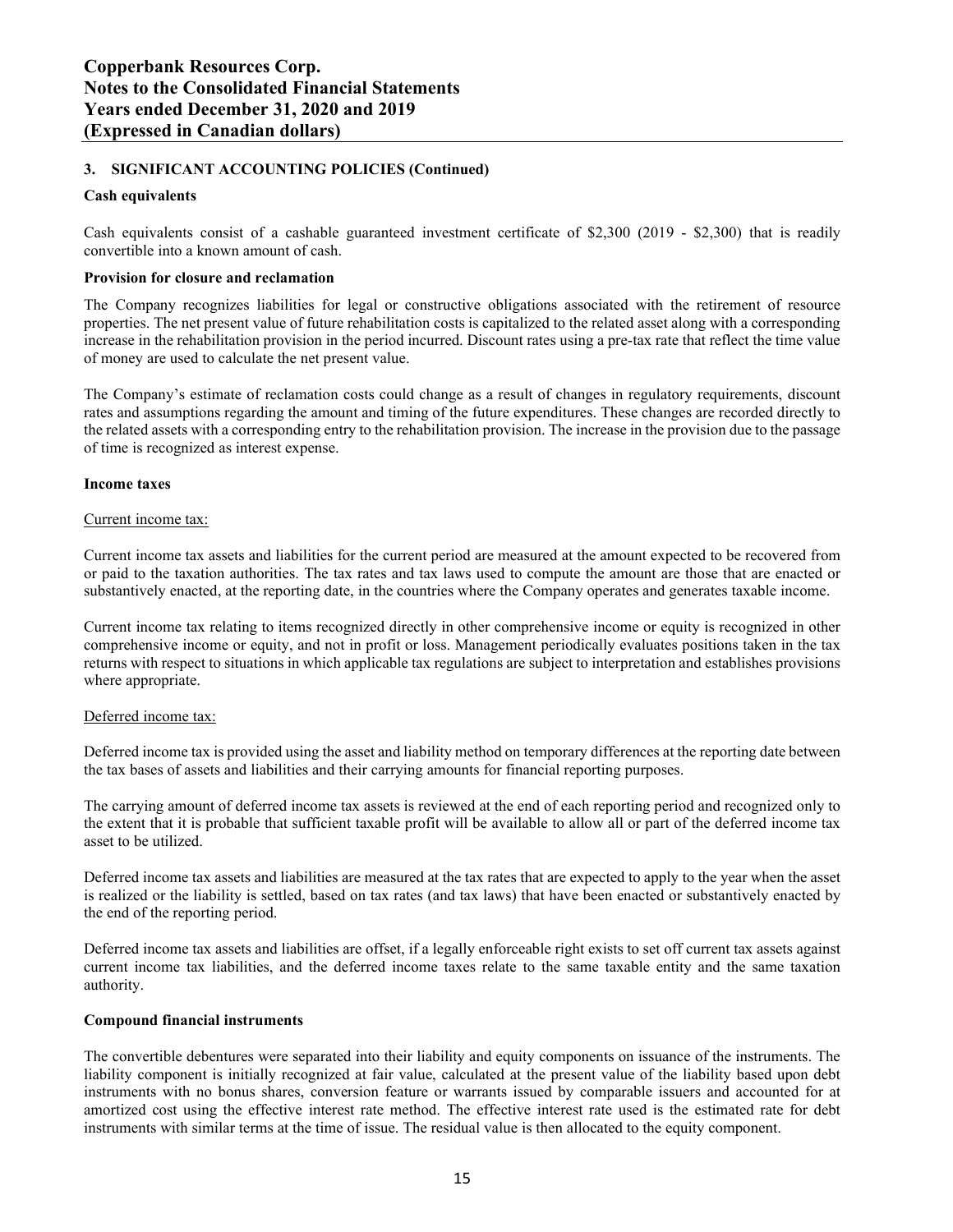# **4. RESOURCE PROPERTIES**

The continuity of the mineral properties is as follows:

|                                               | Pyramid     | Copper Creek | Total       |
|-----------------------------------------------|-------------|--------------|-------------|
|                                               | S           | D            | S           |
| Balance, December 31, 2018                    | 7,569,692   | 5,064,343    | 12,634,035  |
| Annual option fees and maintenance of permits | 113,533     | 301,791      | 415,324     |
| Impairment                                    | (7,683,225) |              | (7,683,225) |
| Effect of change in foreign exchange rate     |             | 4,405        | 4,405)      |
| Balance, December 31, 2019                    |             | 5,361,729    | 5,361,729   |
| Annual option fees and maintenance of permits | 176,515     | 222,523      | 399,038     |
| Impairment                                    | (176, 515)  |              | (176, 515)  |
| Effect of change in foreign exchange rate     |             | (7,673)      | (7,673)     |
| Balance, December 31, 2020                    |             | 5,576,579    | 5,576,579   |

# **Copper Creek Mineral Properties, Arizona**

i) The Company acquired 100% of the Copper Creek Project through the acquisition of Redhawk Resources Inc. ("Redhawk") with a value of  $$4,955,328$  during the year ended December 31, 2018.

ii) D & G Mining Agreement - In November 2005, Redhawk entered into a lease-to-purchase agreement with a third party for additional property within the Copper Creek boundaries. Redhawk paid US\$80,000 in both 2006 and 2007 and was required to pay US\$100,000 in November 2008 and annually thereafter until the end of year fifteen. In May 2018, the agreement was amended to reduce the annual payments to US\$50,000. During the year, \$68,482 (USD50,000) in annual payment were paid.

Redhawk has the option to purchase the property for US\$3,000,000. Commencing January 1, 2022, 50% of the yearly lease payments made prior to exercising the option to purchase will be applied against the purchase price in the event that Redhawk exercises its property purchase option.

iii) Freeport Mineral Corporation Agreement - In April 2007, Redhawk entered into a purchase agreement with Freeport Mineral Corporation ("Freeport") to acquire additional mining claims within the Copper Creek boundaries. The additional mining claims are subject to a 1% Net Smelter Return royalty.

In conjunction with Redhawk's acquisition of mining claims from Freeport, Redhawk entered into a promissory note. The promissory note with the principal amount of US\$1,525,594 is repayable over 11 years and bears interest at 5% per annum. On May 30, 2018, Redhawk entered into an amendment to the Fourth Workout Agreement with Freeport. The substance of the amended agreement is a conversion of interest and principal owing to Freeport into production decision royalty payments. The total will be US\$3,000,000 paid in six equal annual instalments of US\$500,000 per annum. The payments are contingent upon Redhawk or successors achieving a defined commercial production of minerals. As a result of this amendment, no liabilities in connection with this promissory note has been recorded as at December 31, 2020 and 2019.

iv) Morgan Agreements - In December 2012, Redhawk acquired patented land from two unrelated parties for total consideration of US\$1.2 million. Redhawk is required to pay \$63,660 (US\$50,000) in 2020 (2019 - \$64,940 (US\$50,000)). As at December 31, 2020, the outstanding balance related to this obligation was \$63,660 which was paid in March 2021.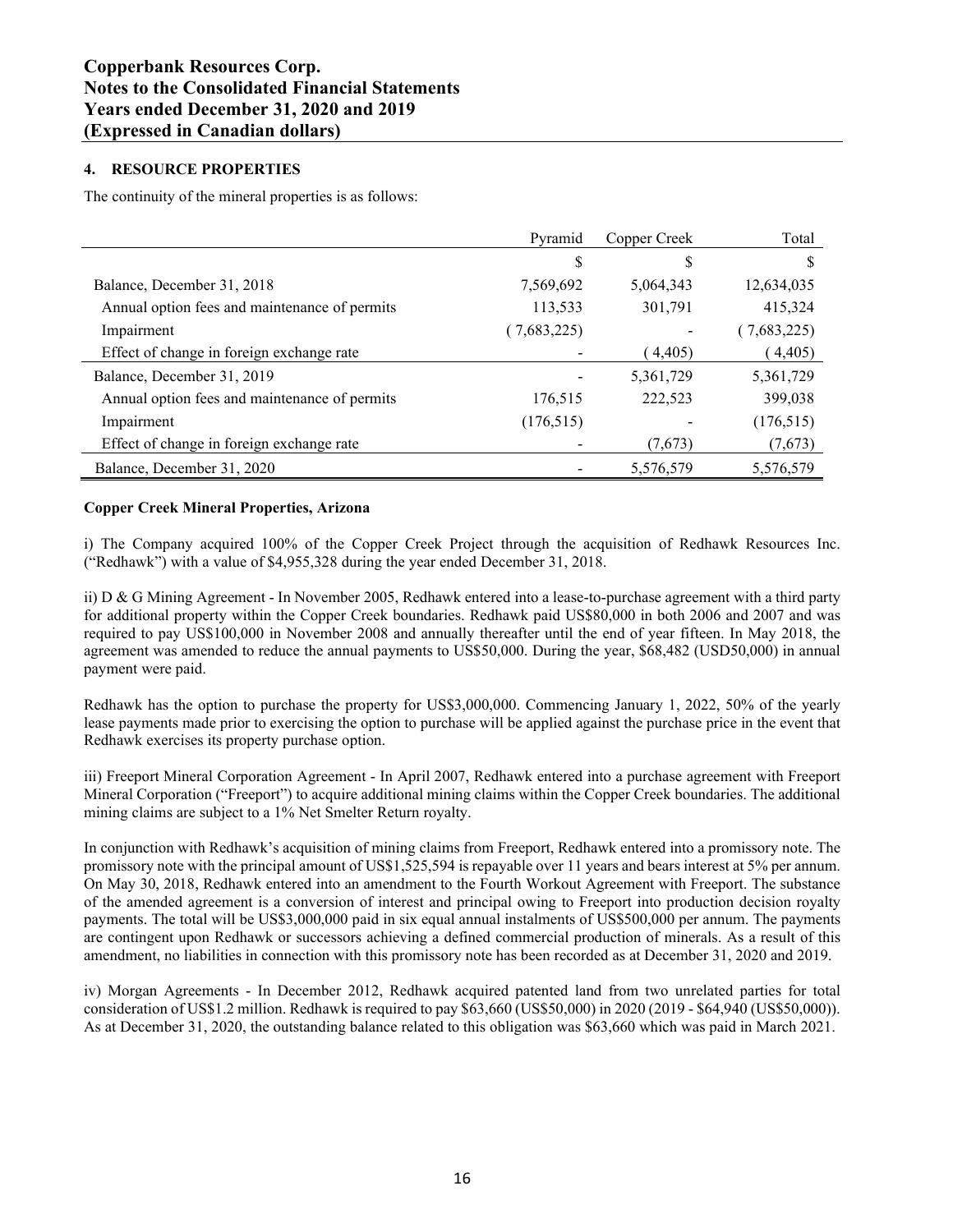# **4. RESOURCE PROPERTIES (Continued)**

# **Contact Property, Nevada**

The Company owns a 100% interest in the Contact property located in Elko County, Nevada. This property was fully impaired during fiscal 2015. The Company intends to keep the permit of this resource property in good standing.

As at December 31, 2020, the Company had deposited \$8,356 (2019 - \$8,446) for the reclamation deposits of the Contact property in Nevada and for the Copper Creek property in Arizona.

# **Pyramid property, Alaska**

#### Option agreement with TAC

The Company, through an amalgamation with Full Metal Minerals (USA) Inc. ("Full Metal"), acquired its interest in the Pyramid Project in 2014. Full Metal has an option agreement ("Pyramid Agreement") with The Aleut Corporation (³TAC´), an Alaska Regional Native Corporation for the acquisition of a 100% interest in subsurface mineral rights covering the Pyramid project.

On January 4, 2018, the Company entered into a first amendment ("First Amendment") to the Pyramid Agreement. The First Amendment was effective December 31, 2017. The exploration area has been modified to a division into the Pyramid District Lands ("Pyramid Lands") and San Diego Bay District ("SDB Lands"). The option period has been modified to (i) December 31, 2019 for the Pyramid Lands and (ii) December 31, 2020 for the SDB Lands.

#### Reacquisition of Antofagasta Minerals' interest

On March 5, 2014 (the "Assignment Date"), Full Metal reacquired a 51% interest in the Pyramid property (the "Assignment" Agreement") previously earned by Antofagasta Minerals under the 2010 option agreement with Antofagasta Minerals.

In July 2017, the Company entered into an amendment for the Assignment Agreement with respect to its interest in the Pyramid Property with Antofagasta Minerals. Total consideration, after the amendment is comprised of the following:

- Payment of US\$150,000 cash and issuance of 1,000,000 common shares of the Company to Antofagasta Minerals by March 4, 2019 (Note 6)
- Payment of US\$5,500,000 cash upon the occurrence of a construction decision in respect of the Pyramid Project.
- Payment of US\$2,500,000 cash upon the commencement of commercial production in respect of the Pyramid Project.

From late 2018 through 2019 the Company was in negotiations with The Aleut Native Corporation, the mineral rights owner of the Pyramid and San Diego Bay Projects, to extend and amend the exploration agreement of the Projects. These negotiations were unsuccessful and in early 2020 the mineral rights owner terminated the option agreements. As a result, the option agreements are considered ceased and the Company has written off the Pyramid and San Diego Bay Projects. As a result, an impairment charge of \$176,515 (2019 - \$7,683,225) has been recorded. A value in use calculation is not applicable as the Company does not have any expected cash flows from using the property at this stage of operations. In estimating fair value less costs of disposal, management did not have observable or unobservable inputs to estimate the recoverable amount greater than \$nil. As this valuation technique requires management's judgement and estimates of the recoverable amount, it is classified within Level 3 of the fair value hierarchy.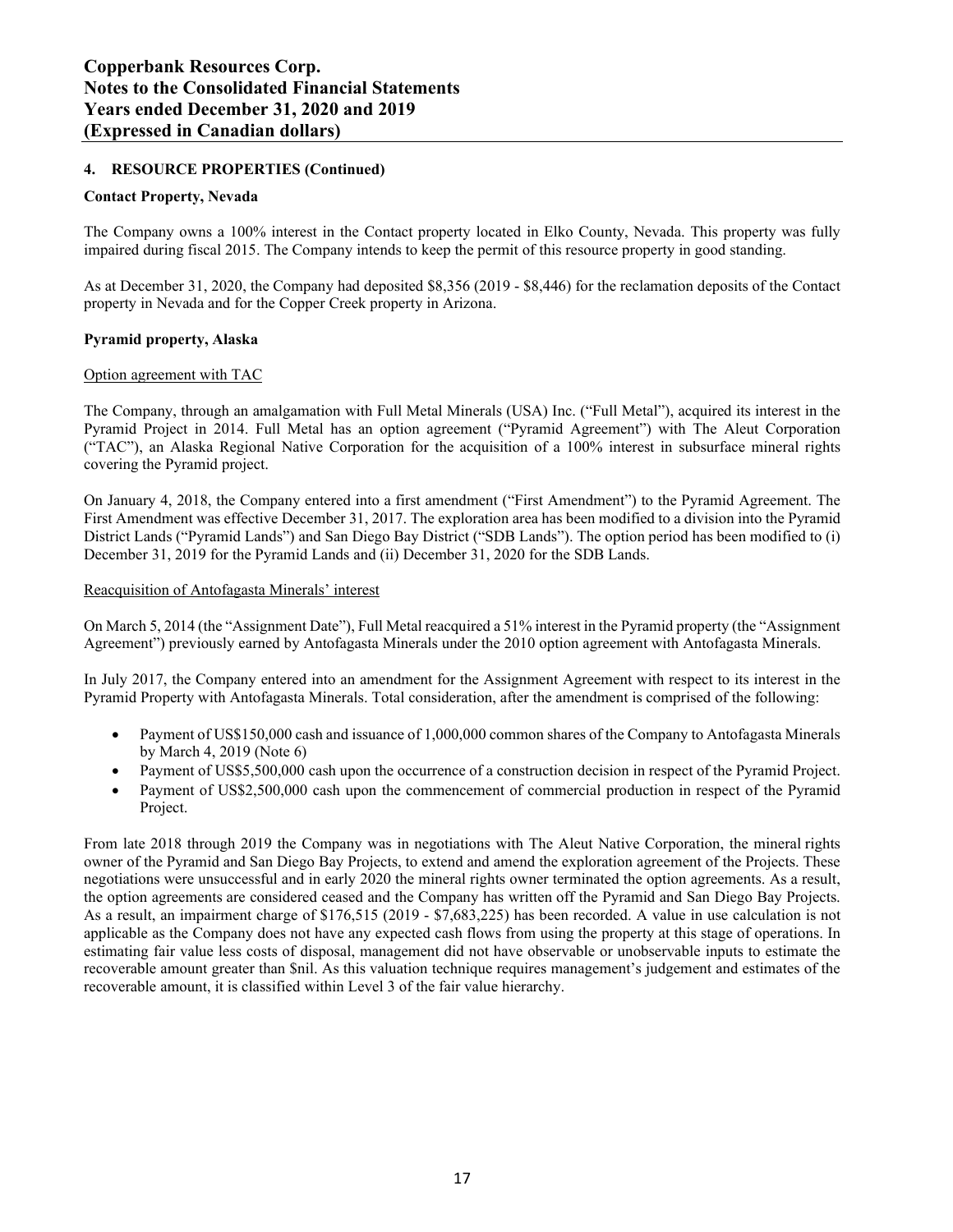# **5. SHARE CAPITAL**

# **a) Authorized**

Unlimited number of common shares without par value.

# **b) Issued and outstanding**

On July 8, 2020, the Company consolidated its outstanding common shares on a four-for-one basis. The presentation of number of shares, warrants, stock options and loss per share in these financial statements have been retrospectively adjusted for this share consolidation.

During the year ended December 31, 2020:

In January 2020, the Company closed a private placement, issuing 1,250,000 common shares at a price of \$0.24 per share for net proceeds of \$300,000.

In February 2020, the Company closed a private placement, issuing 791,583 common shares at \$0.24 per share for net proceeds of \$189,980. The Company also issued 250,000 common shares to settle the share issuance obligation of \$70,000 at December 31, 2019.

In May 2020, the Company closed a private placement, issuing 337,500 common shares at \$0.24 per share for gross proceeds of \$81,000.

In July 2020, the Company closed a private placement, issuing 1,250,000 common shares at \$0.20 per share for gross proceeds of \$250,000.

During the year ended December 31, 2019:

In March 2019 the Company closed a private placement, issuing 1,914,137 common shares at a price of \$0.28 per share for net proceeds of \$535,958.

In March 2019 the Company issued 250,000 common shares at \$0.32 per share to Antofagasta Minerals S.A. to satisfy the \$80,000 owed for the July 28, 2017 assignment agreement in connection with the Pyramid Property.

In August 2019, the Company closed a private placement, issuing 2,000,000 common shares at a price of \$0.24 per share for net proceeds of \$480,000.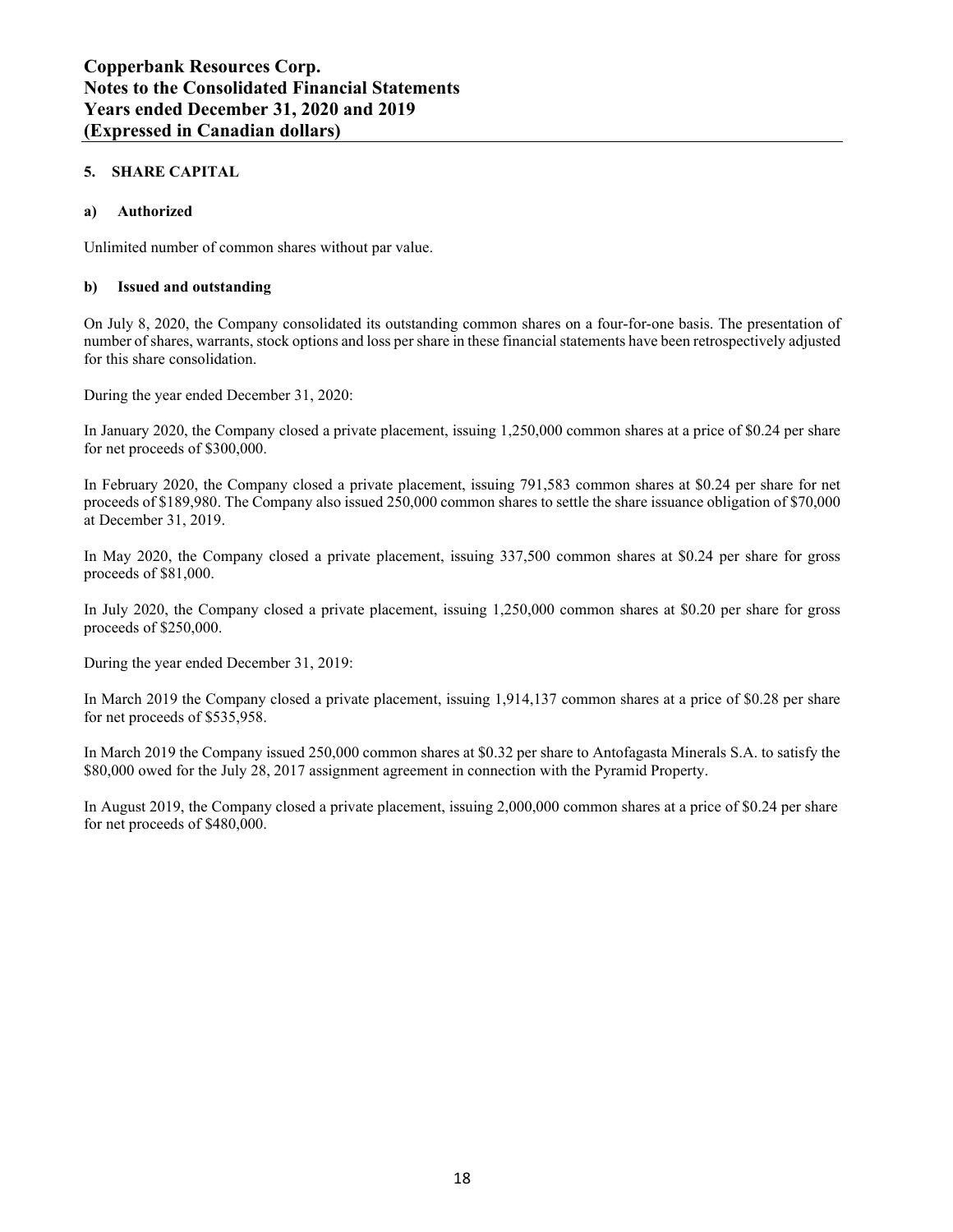# **5. SHARE CAPITAL (Continued)**

# **c) Warrants**

As at December 31, 2020 and December 31, 2019, the following warrants were outstanding:

| <b>Expiry Date</b> | <b>Exercise Price</b> | Jutstanding |
|--------------------|-----------------------|-------------|
| August 21, 2022    | \$1.00                | 1.293.341   |

Continuity is as follows:

|                                                                      | Number outstanding |
|----------------------------------------------------------------------|--------------------|
| Outstanding and exercisable, December 31, 2018                       | 20,882,389         |
| Expired                                                              | (19,589,048)       |
| Outstanding and exercisable, December 31, 2020 and December 31, 2019 | 1,293,341          |

As at December 31, 2020, the weighted average exercise price and remaining life of these warrants was \$1.00 per share and 1.64 years.

# **d) Options**

The Company has a "rolling" stock option plan (the "Plan") that allows the Company to grant options to its employees, directors, consultants and officers for a maximum of 10% of outstanding shares to be issued.

Options have a maximum term of five years and terminate up to 90 days following the date on which an optionee ceases to be an employee, director, consultant or officer, and up to 30 days following the date on which an optionee who is engaged to provide investor relations activities ceases to be engaged to provide such services. In the case of death, the option terminates at the earlier of twelve months after the date of death and the expiration of the option period.

On July 24, 2020, the Company granted 3,800,000 incentive stock options, with an exercise price of \$0.23, to officers, directors and consultants of the Company. These options can be exercised for a period of five years from the date of grant, are subject to the policies of the Canadian Securities Exchange and contain vesting provisions whereby 25% of these options will vest six months from the date of grant and 25% vesting every six months thereafter.

On February 28, 2019, the Company granted 500,000 incentive stock options, with an exercise price of \$0.40, to officers, directors and consultants of the Company. These options can be exercised for a period of five years from the date of grant, are subject to the policies of the Canadian Securities Exchange and contain vesting provisions whereby 25% of these options will vest six months from the date of grant and 25% vesting every six months thereafter.

During the year ended December 31, 2020, the Company incurred share-based compensation of \$302,594 in connection with options vested (2019 - \$407,181). The Company used Black Scholes option pricing model and the following assumptions to determine the fair values of the stock options granted in the year:

|                             | 2020     | 2019     |
|-----------------------------|----------|----------|
| Risk-free interest rate     | $0.34\%$ | 2.22%    |
| Expected life of the option | 5 years  | 5 years  |
| Annualized volatility       | 145%     | 230%     |
| Dividend Rate               | $0.00\%$ | $0.00\%$ |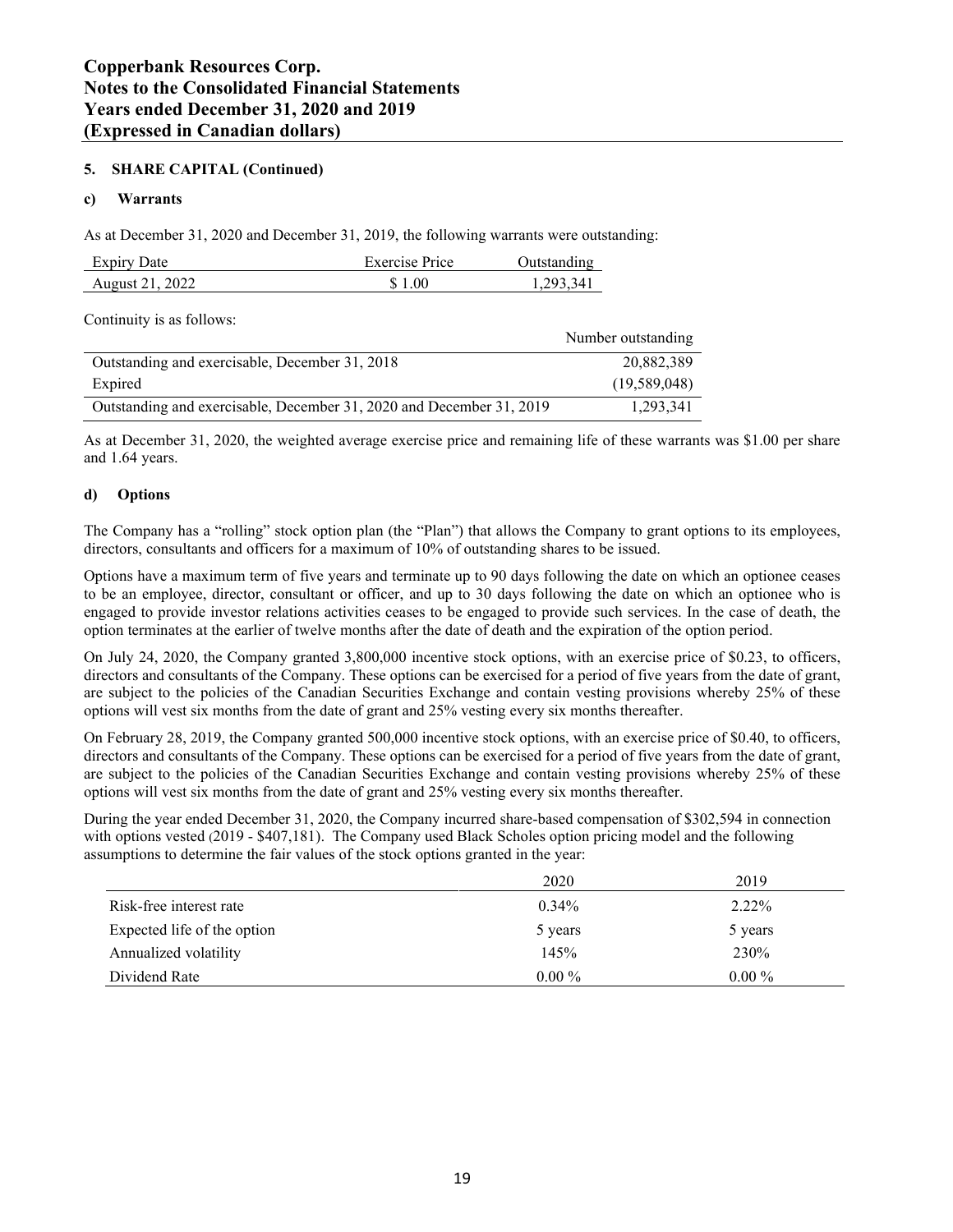# **5. SHARE CAPITAL (Continued)**

# **d) Options (continued)**

As at December 31, 2020, the following stock options were outstanding:

|                        |                       |             | Exercisable |
|------------------------|-----------------------|-------------|-------------|
| <b>Expiry Date</b>     | <b>Exercise Price</b> | Outstanding |             |
|                        |                       |             |             |
| April 11, 2021         | \$0.20                | 125,000     | 125,000     |
| February 24, 2022      | \$0.40                | 1,237,500   | 1,237,500   |
| July 28, 2022          | \$0.52                | 162,500     | 162,500     |
| May 10 to May 21, 2023 | \$0.40                | 2,000,000   | 2,000,000   |
| February 28, 2024      | \$0.40                | 250,000     | 187,500     |
| July 24, 2025          | \$0.23                | 3,800,000   |             |
|                        |                       | 7,575,000   | 3,712,500   |

As at December 31, 2019, the following stock options were outstanding:

| <b>Expiry Date</b>     | <b>Exercise Price</b> | Outstanding | Exercisable |
|------------------------|-----------------------|-------------|-------------|
|                        |                       |             |             |
| February 5, 2020       | \$0.40                | 512,500     | 512,500     |
| June 8, 2020           | \$0.40                | 125,000     | 125,000     |
| April 11, 2021         | \$0.20                | 125,000     | 125,000     |
| February 24, 2022      | \$0.40                | 1,587,500   | 1,150,000   |
| July 28, 2022          | \$0.52                | 162,500     | 162,500     |
| May 10 to May 21, 2023 | \$0.40                | 2,000,000   | 1,612,000   |
| February 28, 2024      | \$0.40                | 500,000     | 125,000     |
|                        |                       | 5,012,500   | 3,812,000   |

Continuity of the option outstanding is as follows:

|                                | Number of Options | Weighted Average Exercise Price |
|--------------------------------|-------------------|---------------------------------|
| Outstanding, December 31, 2018 | 5,536,034         | \$0.44                          |
| Expired                        | (1,023,534)       | \$0.56                          |
| Granted                        | 500,000           | \$0.40                          |
| Outstanding, December 31, 2019 | 5,012,500         | \$0.40                          |
| Forfeited                      | (600,000)         | \$0.40                          |
| Expired                        | (637,500)         | \$0.40                          |
| Granted                        | 3,800,000         | \$0.23                          |
| Outstanding, December 31, 2020 | 7,575,000         | \$0.31                          |
| Exercisable, December 31, 2020 | 3,712,500         | \$0.40                          |

The remaining contractual life of the Company's options as at December 31, 2020 was  $3.25$  (2019  $- 2.61$ ) years.

Subsequent to the year ended, 262,500 options with exercise prices of \$0.20 and \$0.40 were exercised into common shares of the Company.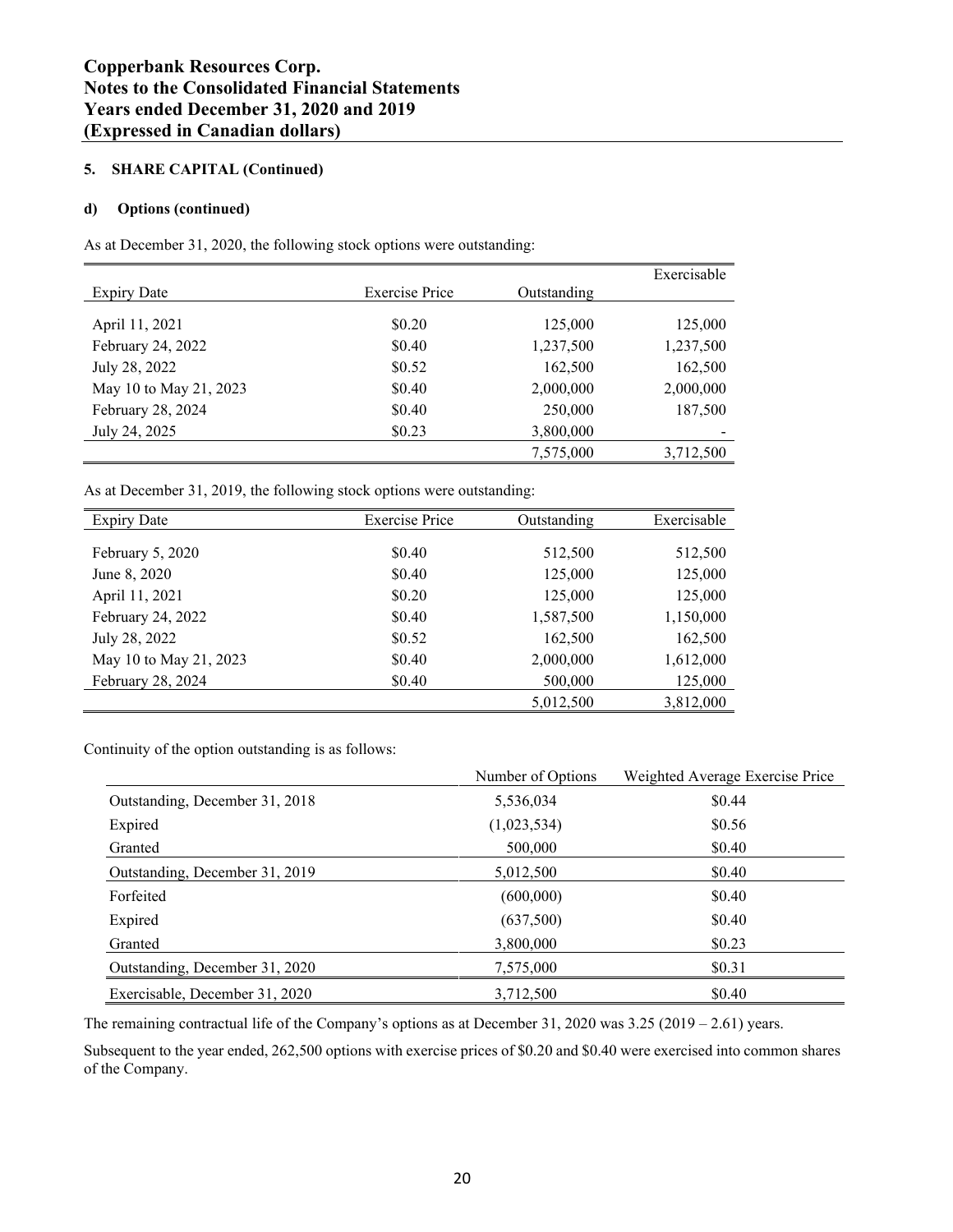# **6. PROPERTY AND EQUIPMENT**

Continuity of the Property and equipment is as follows:

|                             | <b>Building</b> | Land    | Total     |
|-----------------------------|-----------------|---------|-----------|
|                             | \$              | \$      | \$        |
| Cost                        |                 |         |           |
| Balance, December 31, 2018  | 225,344         | 32,106  | 259,450   |
| Foreign exchange adjustment | (10, 803)       | (1,635) | (12, 438) |
| Balance, December 31, 2019  | 214,541         | 32,471  | 247,012   |
| Foreign exchange adjustment | (4,229)         | (641)   | (4, 870)  |
| Balance, December 31, 2020  | 210,312         | 31,830  | 242,142   |
| Amortization                |                 |         |           |
| Balance, December 31, 2018  | 14,469          |         | 14,469    |
| Addition                    | 14,818          |         | 14.818    |
| Foreign exchange adjustment | (1,208)         |         | (1,208)   |
| Balance, December 31, 2019  | 28,079          |         | 28,079    |
| Addition                    | 13,622          |         | 13,622    |
| Foreign exchange adjustment | (553)           |         | (553)     |
| Balance, December 31, 2020  | 41,148          |         | 41,148    |
| Net book value              |                 |         |           |
| Balance, December 31, 2019  | 186,462         | 32,471  | 218,933   |
| Balance, December 31, 2020  | 169,164         | 31,830  | 200,994   |

During the 2020 fiscal year, the Company sold drilling equipment for a gain of \$107,968 (2019 - \$8,859) with net book value of \$nil.

# **7. RELATED PARTY TRANSACTIONS**

During the year ended December 31, 2020 and 2019, the Company incurred the following transactions with key management members and the directors of the Company:

|                              |                          | 2020    | 2019    |
|------------------------------|--------------------------|---------|---------|
|                              | Nature                   |         |         |
| Key management               | Management fees          | 259,000 | 383.250 |
| Key management and directors | Share-based compensation | 200.346 | 294.462 |

As at December 31, 2020, amount due to related parties comprised of amounts owing to key management members of \$88,950 (2019 - \$51,000). Due to related parties has the same terms as the Company's trade payables, which is unsecured and non-interest-bearing and with no specific terms.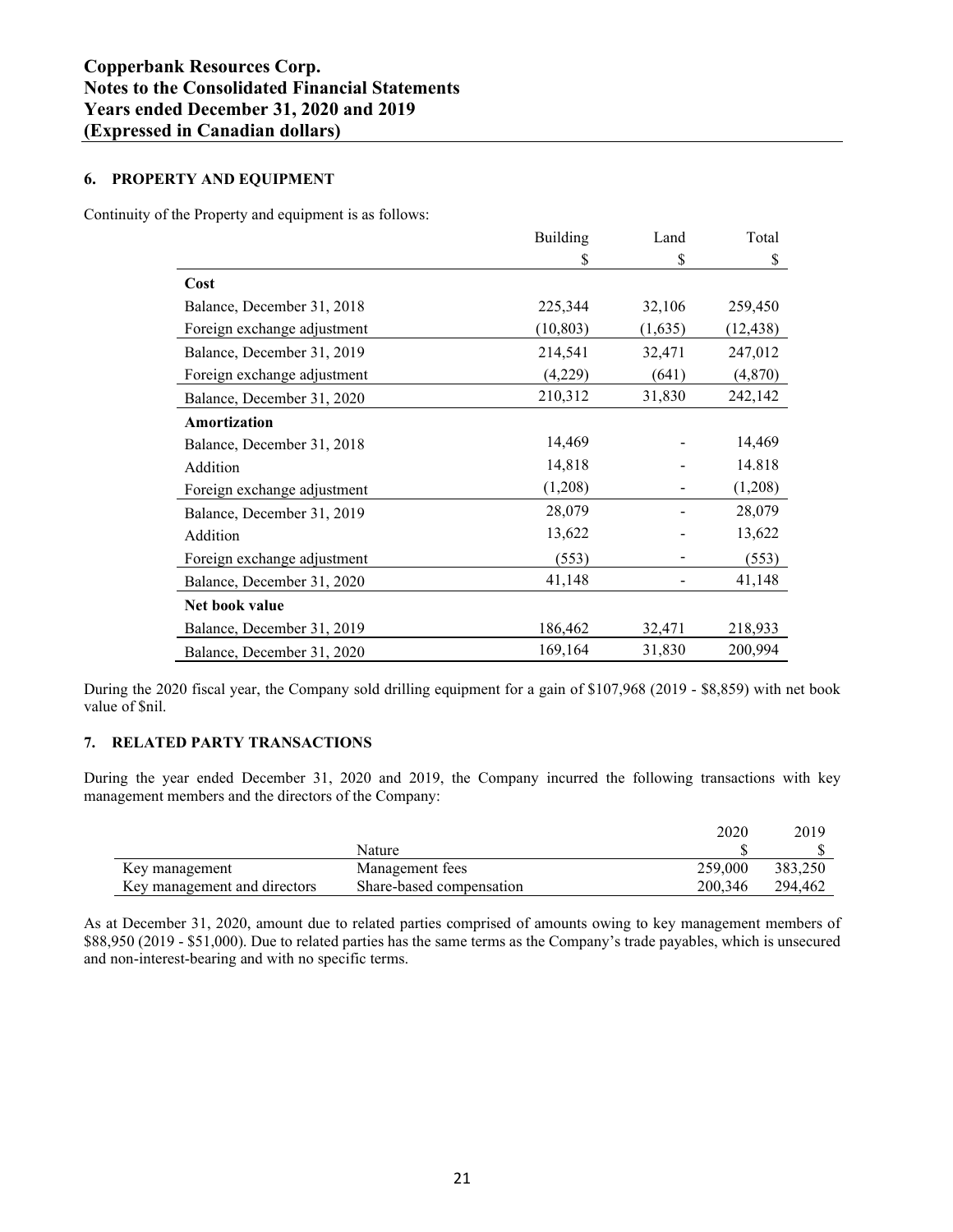# **8. CONVERTIBLE DEBENTURE**

On June 17, 2019 the Company closed a non-brokered private placement of convertible debentures ("CDs") for gross proceeds of \$263,000. Each CD has an issue price of \$1,000, a term of two years from the date of issuance and bears an interest at a rate of 15% per annum, calculated monthly and payable monthly in cash with the first payment being due on July 14, 2019 (paid) and with the entire amount maturing and payable on June 14, 2021. Each Debenture is convertible into common shares of the Company at the option of the holder at any time prior to maturity at a conversion price of \$0.28 per common share. The Company will have the option to redeem the CD at a redeemable price equal to their principal amount plus accrued and unpaid interest. The interest rate on the CD is approximately the market interest rate in determining the fair value of the liability component. Thus, no value has been assigned to the equity component.

For the year ended December 31, 2020, the Company has incurred interest expense of \$41,586 on the convertible debentures  $(2019 - $20,010)$ .

# **9. LOANS PAYABLE**

#### *CEBA LOAN*

In connection to the outbreak of COVID-19, the Company received \$40,000 in Canada Emergency Business Account (³CEBA´) loan from the Government of Canada. These CEBA loan is non-interest bearing and matures on December 31, 2022. Repaying the loan balance on or before December 31, 2022 will result in loan forgiveness of 25%. The principal balance of \$40,000 (2019 - \$Nil) is included in loan payable at December 31, 2020 on the consolidated statements of financial position.

#### *DEBT REPAYMENT AGREEMENT*

In connection with a debt payment agreement (the "Agreement") with the original optionor (the "Optionor") of the Pyramid Project, the Company owed the Optionor \$173,710 (USD \$125,000) plus interest at the rate of 10% per annum, which is due on March 4, 2022. The Company is required to pay to the Optionor at least 20% of the net proceeds from any debt or equity financing or sale of any assets. During the year ended December 31, 2020, the Company paid USD \$40,000 towards this debt. As at December 31, 2020, the remaining balance of this debt is \$135,599 (USD \$106,803) including principal and accrued interest which is due on March 4, 2022.

For the year ended December 31, 2020, the Company has incurred interest expense of \$29,099 on this debt (2019  $-$  \$nil).

Subsequent to the year ended, the Company fully paid the balance in final settlement of this debt to the Optionor.

#### **10. INCOME TAXES**

Income tax expense differs from the amount that would be computed by applying the statutory income tax rate of 27% (2019 - 27%) to income before income taxes. The reasons for the differences are as follows:

|                                                | 2020        | 2019        |
|------------------------------------------------|-------------|-------------|
|                                                | S           |             |
| Loss before income tax                         | (1,059,681) | (9,105,983) |
| Statutory income tax rate                      | <b>27%</b>  | 27%         |
|                                                | (286, 114)  | (2,458,615) |
| Items not deductible for tax purposes          | 81,700      | 2,184,410   |
| Differences on tax rates between jurisdictions | 1,567       | 5,759       |
| Change in timing differences                   | (12,520)    | (1,964,990) |
| Effect of change in foreign exchange rates     | 147,650     | 616,232     |
| Unrecognized tax benefits                      | 67,717      | 1,617,204   |
| Total income taxes                             |             |             |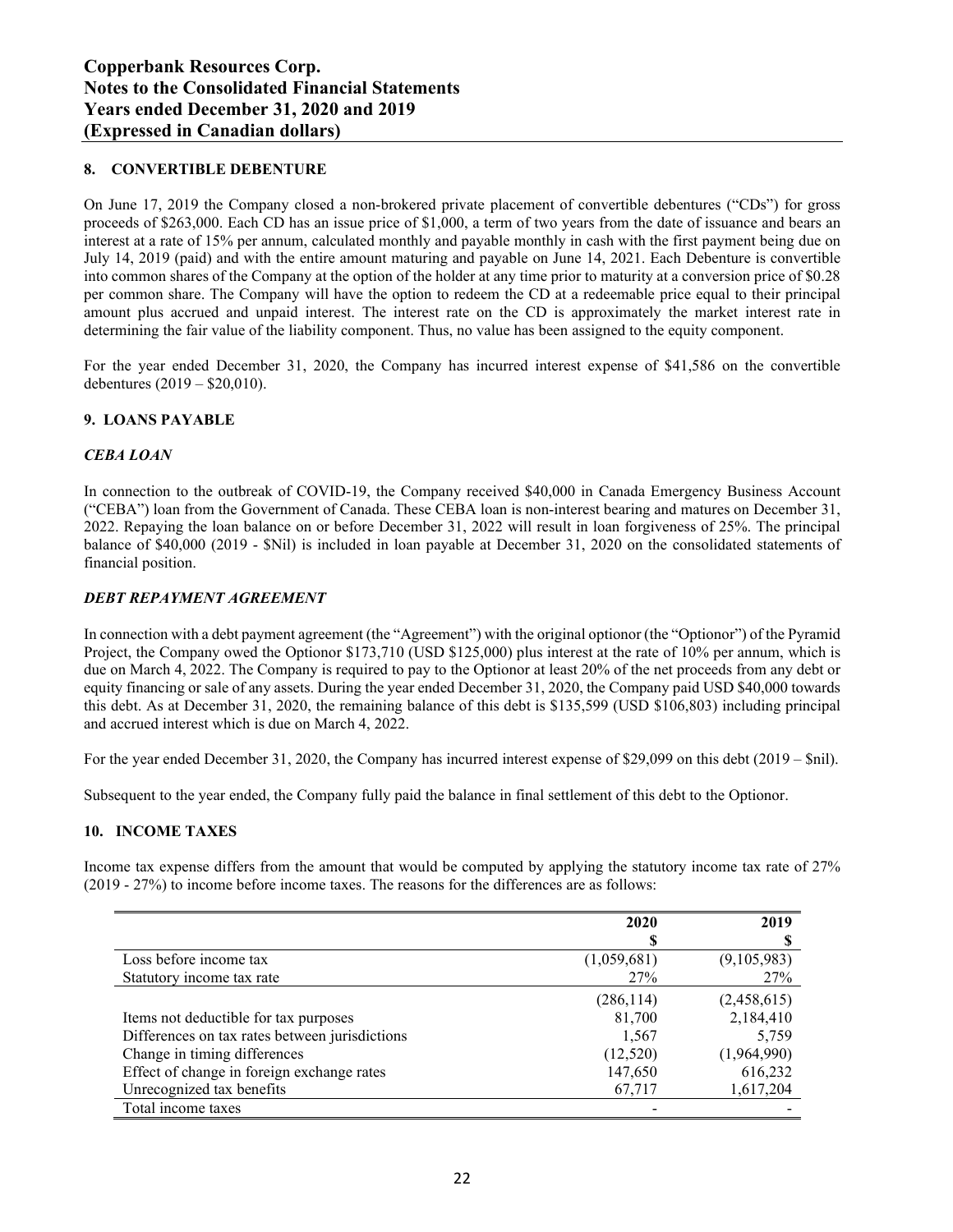# **10. INCOME TAXES (Continued)**

The tax effected items that give rise to significant portions of the deferred income tax assets and deferred income tax liabilities at December 31, 2020 and 2019 are presented below:

| \$7,567                  | \$10,740 |  |
|--------------------------|----------|--|
|                          |          |  |
| (7, 567)                 | (10,740) |  |
| $\overline{\phantom{0}}$ |          |  |
|                          |          |  |

7 The Company recognizes tax benefits on losses or other deductible amounts where the probable criteria for the recognition of defermed ten except have been met. of deferred tax assets have been met.

The Company's unrecognized deductible temporary differences and unused tax losses for which no deferred tax asset is recognized consist of the following amounts:

|                                               | 2020         | 2019         |
|-----------------------------------------------|--------------|--------------|
| Resource properties                           | \$46,497,040 | \$47,186,511 |
| Non-capital losses                            | 51,622,187   | 50,875,796   |
| Property and equipment                        | 1,800,638    | 1,814,257    |
| Share issuance cost                           | 1,130        | 2,752        |
| Capital losses                                | 24,563       | 24,563       |
| Unrecognized deductible temporary differences | \$99,945,558 | \$99,903,879 |

As at December 31, 2020, the Company has US non-capital losses of approximately \$33 million that may be applied to reduce future US taxable income. The Company also has Canadian non-capital losses of approximately \$18 million that may be applied to reduce future Canadian taxable income.

# **11. FINANCIAL INSTRUMENTS**

The Company's financial instruments are exposed to several financial and market risks, including credit, interest rate, liquidity and commodity risks. The Company may, or may not, establish from time to time active policies to manage these risks. The Company does not currently have in place any active hedging or derivative trading policies to manage these risks since the Company's management does not believe that the current size, scale and pattern of cash flow of its operations would warrant such hedging activities.

#### **Fair value of financial instruments**

The fair value hierarchy established by IFRS 13 Fair Value Measurement has three levels to classify the inputs to valuation techniques used to measure fair value described as follows:

Level  $1 -$ Unadjusted quoted prices in active markets for identical assets or liabilities;

Level 2 – Inputs other than quoted prices that are observable for the assets or liabilities either directly or indirectly; and Level  $3$  – Inputs that are not based on observable market data.

The fair values of the Company's accounts receivable, deposits and accounts payable are equivalent to their carrying values due to their short-term nature.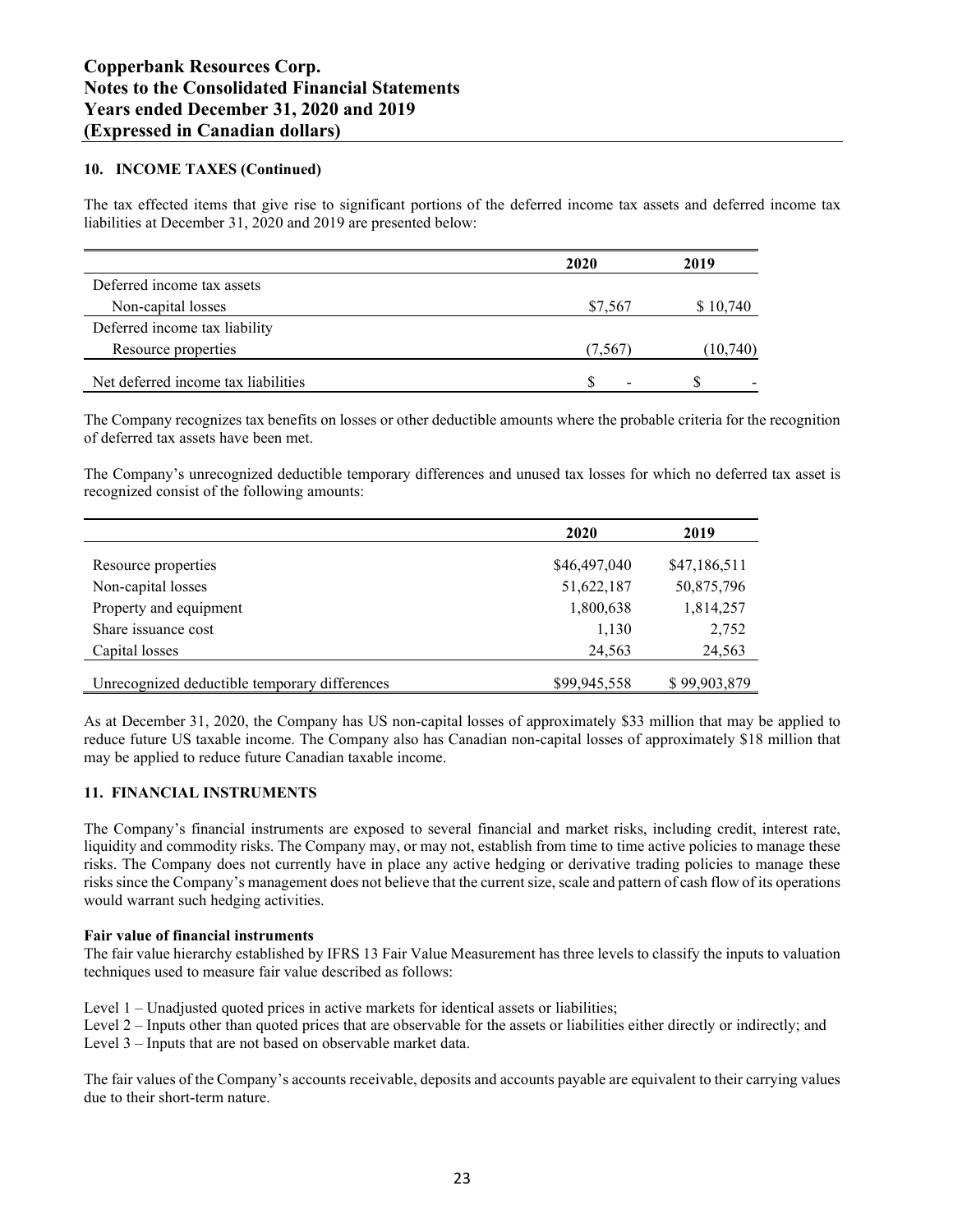# **11. FINANCIAL INSTRUMENTS (Continued)**

#### **Credit risk**

Credit risk is the risk of potential loss to the Company if the counterparty to a financial instrument fails to meet its contractual obligations.

The financial instruments that potentially subject the Company to a significant concentration of credit risk consist of cash and cash equivalents. The Company mitigates its exposure to credit loss associated with cash and cash equivalents by placing its cash and cash equivalents in major financial institutions. As at December 31, 2020, the Company had cash equivalents of \$2,300 in term deposits (2019 - \$2,300).

#### **Liquidity risk and fair value hierarchy**

Liquidity risk is the risk that the Company may be unable to meet its financial obligations as they fall due or that it will be required to meet them at excessive cost. The Company reviews its working capital position regularly to ensure there is sufficient capital in order to meet short-term business requirements, after taking into account the Company's holdings of cash. The Company's cash is invested in business accounts, which are available on demand. The Company manages its liquidity risk mainly through raising funds from private placements and amounts from related parties.

The Company's operating cash requirements are continuously monitored and adjusted as input variables change. As these variables change, liquidity risks may necessitate the need for the Company to pursue equity issuances, obtain project or debt financing, or enter into joint arrangements. There is no assurance that the necessary financing will be available in a timely manner.

#### **Commodity risk**

The Company is subject to commodity price risk arising from the fluctuation of metal price beyond the Company's control. The Company may have difficulties to identify and acquire economically viable projects for the Company to invest in if metal prices are depressed for an extended period.

#### **Interest rate risk**

The Company is exposed to the risk that the value of financial instruments will change due to movements in market interest rates. As of December 31, 2020, the Company did not have debt instruments exposed to variable interest rate. The risk is not significant.

#### **Foreign currency risk**

Foreign currency risk is the risk that the fair value of the Company's assets and liabilities will fluctuate due to changes in foreign exchange rates.

The Company is exposed to foreign currency risk to the extent that monetary assets and liabilities held by the Company are not denominated in its functional currency. The Company does not manage currency risk through hedging or other currency management tools.

As at December 31, 2020 and December 31, 2019, the Company's exposure to foreign currency risk on its financial instruments is as follows:

|                            | December 31, 2020 | <b>December 31, 2019</b> |
|----------------------------|-------------------|--------------------------|
| Cash                       | US\$ 19,200       | US\$ 3,258               |
| Note payable               | 50,000            | $\overline{\phantom{a}}$ |
| Loans payable              | 106,803           | -                        |
| Canadian dollar equivalent | \$224,087         | 4,232                    |

A 5% change in the US dollar against the Canadian dollar at December 31, 2020 would result in a change of approximately \$11,204 in comprehensive loss.